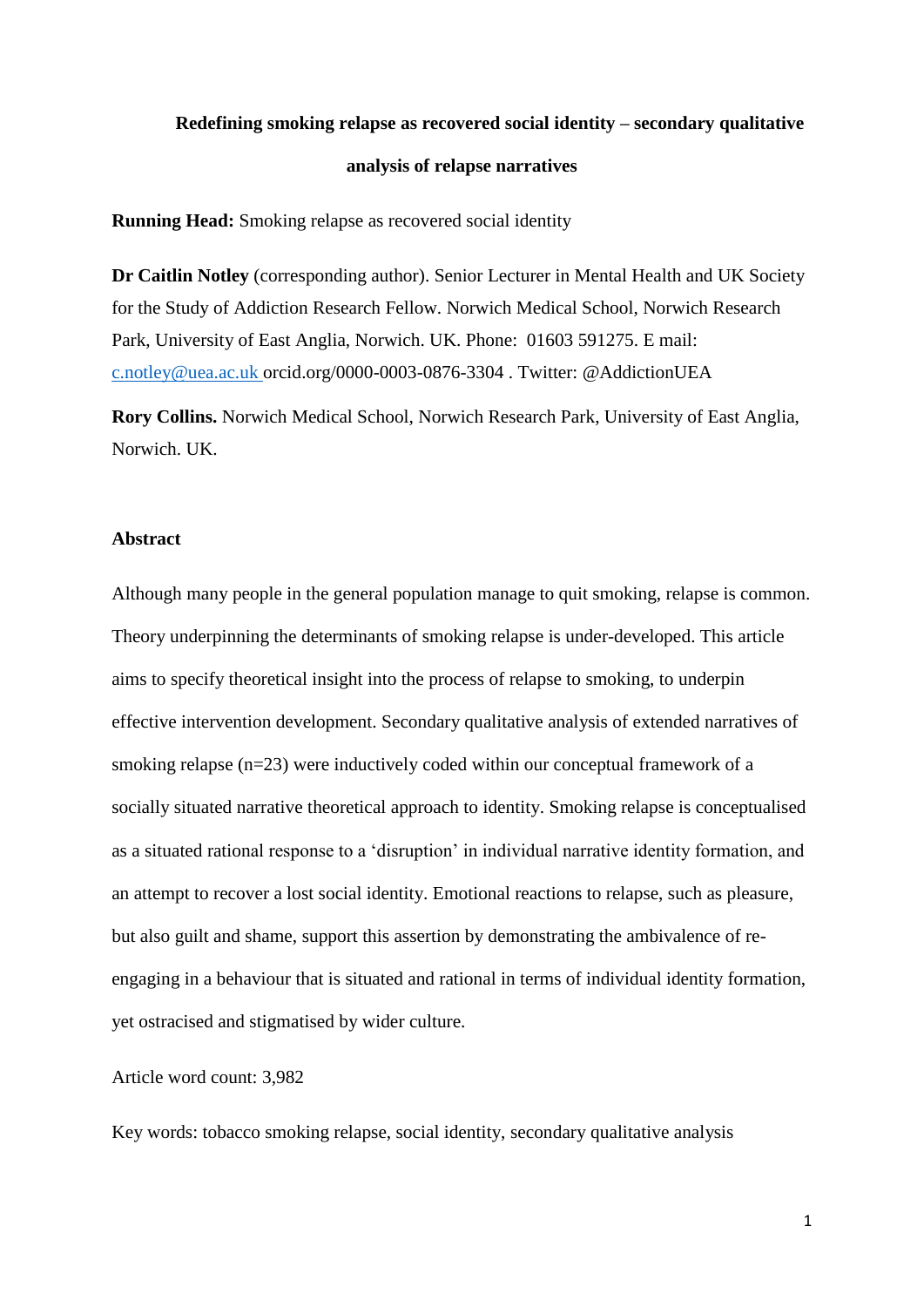# **Redefining smoking relapse as recovered social identity – a qualitative analysis of relapse narratives**

# **Introduction**

Smoking cessation is the primary modifiable health behaviour that will have the greatest impact on mortality (Pirie, 2013). Many smokers are able to initially quit (CDC, 2017), and UK smoking prevalence is at an all-time low (STA, 2017 & ASH, 2017). Nonetheless most quit attempts ultimately result in relapse to smoking. Approximately 75% of quit attempts are not maintained beyond four weeks (Ferguson et al, 2005). Both short ( Piasecki, 2006), and long term relapse following abstinence is common (Hughes et al, 2008). Most smokers will experience multiple relapses before achieving abstinence ( Chaiton et al, 2016).

Theoretical understanding of smoking relapse is underdeveloped. Theorising has primarily been psychological (Brandon et al, 2007), assuming individual level deficits in functioning; inability to resist physical urges, vulnerability to social cues to smoking; or maladaptive motivational drives (EMCDDA, 2017 & Baumeister, 2017).

There are no effective approaches to preventing smoking relapse (Hayek et al, 2013), suggesting a need for theory development underlying future interventions. Relapse prevention theory, (Marlatt & Donovan, 2007), has provided a theoretical basis for interventions. Central to the model is a taxonomy of risk factors precipitating relapse. Although risk factors are both individual and social, the model takes a primarily individualistic stance. The abstinence violation effect (AVE) suggests that following a cue driven initial lapse to smoking (a 'violation' of smoking abstinence), the individual's negative emotional response (Strong et al, 2011) and the causes to which they attribute the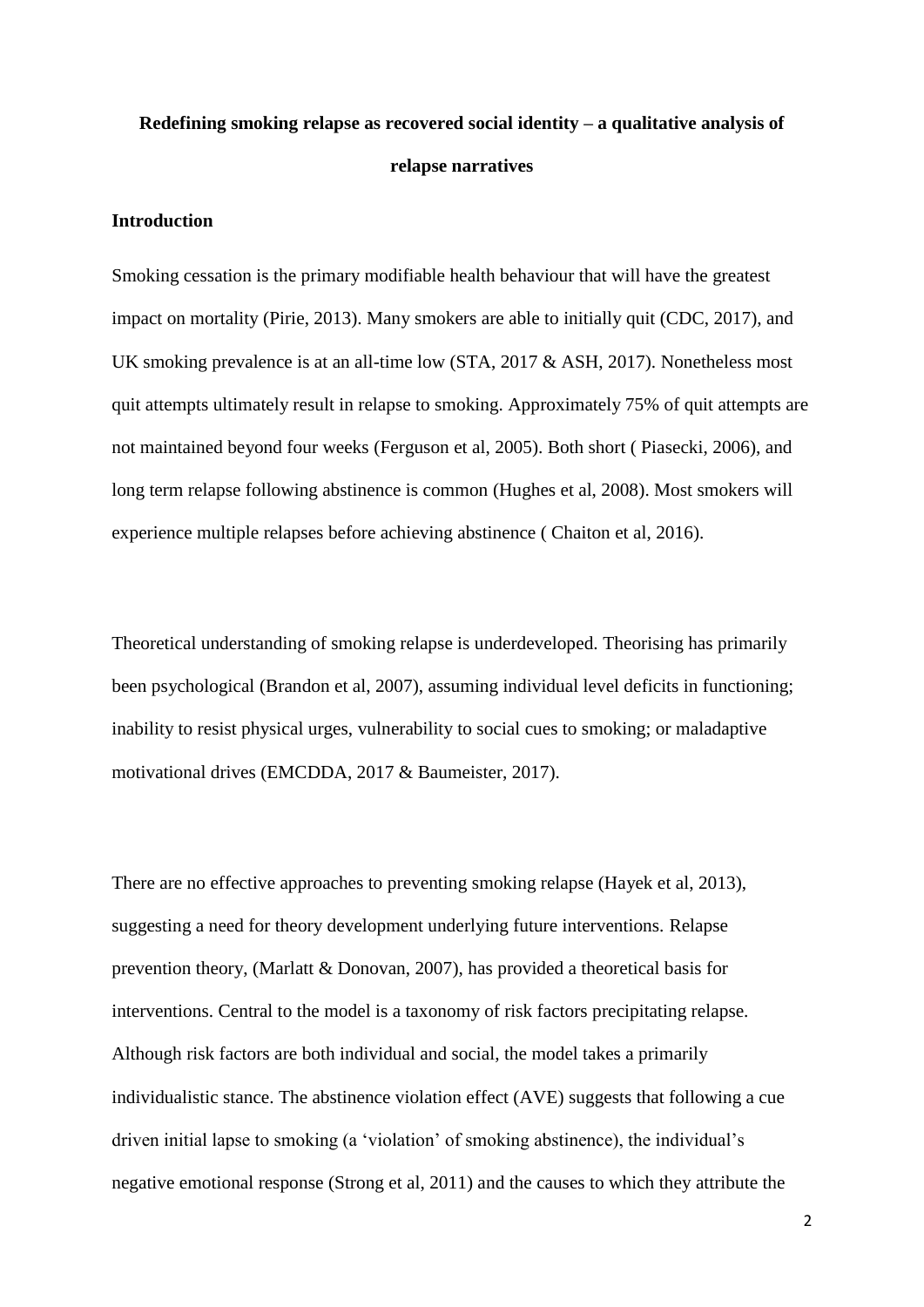lapse (Shiffman, 1996), will result in breakdown of willpower, culminating in full smoking relapse (Curry et al, 1987). This effect is well evidenced (Kirchner et al, 2012 & Shiffman et al 1997) and replicated using 'real time' feedback from participants (Shiffman et al 1997 Shiffman, 2005).

Although the AVE gives one potential explanation for the move from an initial smoking lapse to relapse, it does not provide satisfactory explanation for the underlying mechanism. Social and situational factors are recognised as important predictors of relapse (Powell et al, 2010 & Hawkins et al, 2010), but theory has so far positioned these factors as cues as opposed to inherent explanations. The dominant model of relapse utilised within smoking cessation treatment services is the Transtheoretical Model (Prochaska et al, 1982 & 1992). This is an integrative, biopsychosocial model, conceptualising change as a process of 'intentional' behaviour change. This model has been extremely influential, applied to smoking cessation (DiClemente et al, 1991), although not to smoking relapse prevention.

## *Social Identity of a 'smoker'*

In this article, we define identity is a relatively stable concept, a cohesive narrative, yet simultaneously fluid and shifting, continually subject to influence at multiple levels, and idiosyncratic within certain circumstances. Identity, at least partly, is discursively produced, continually reformulated by the negotiated understanding of selfhood shared through interaction via language. Smoker identity, then, is a particular version of social identity, similar to the i*ntegrative* theory of identity [\(Schwartz](https://www.amazon.com/s/ref=dp_byline_sr_book_1?ie=UTF8&text=Seth+J.+Schwartz&search-alias=books&field-author=Seth+J.+Schwartz&sort=relevancerank) et al 2011).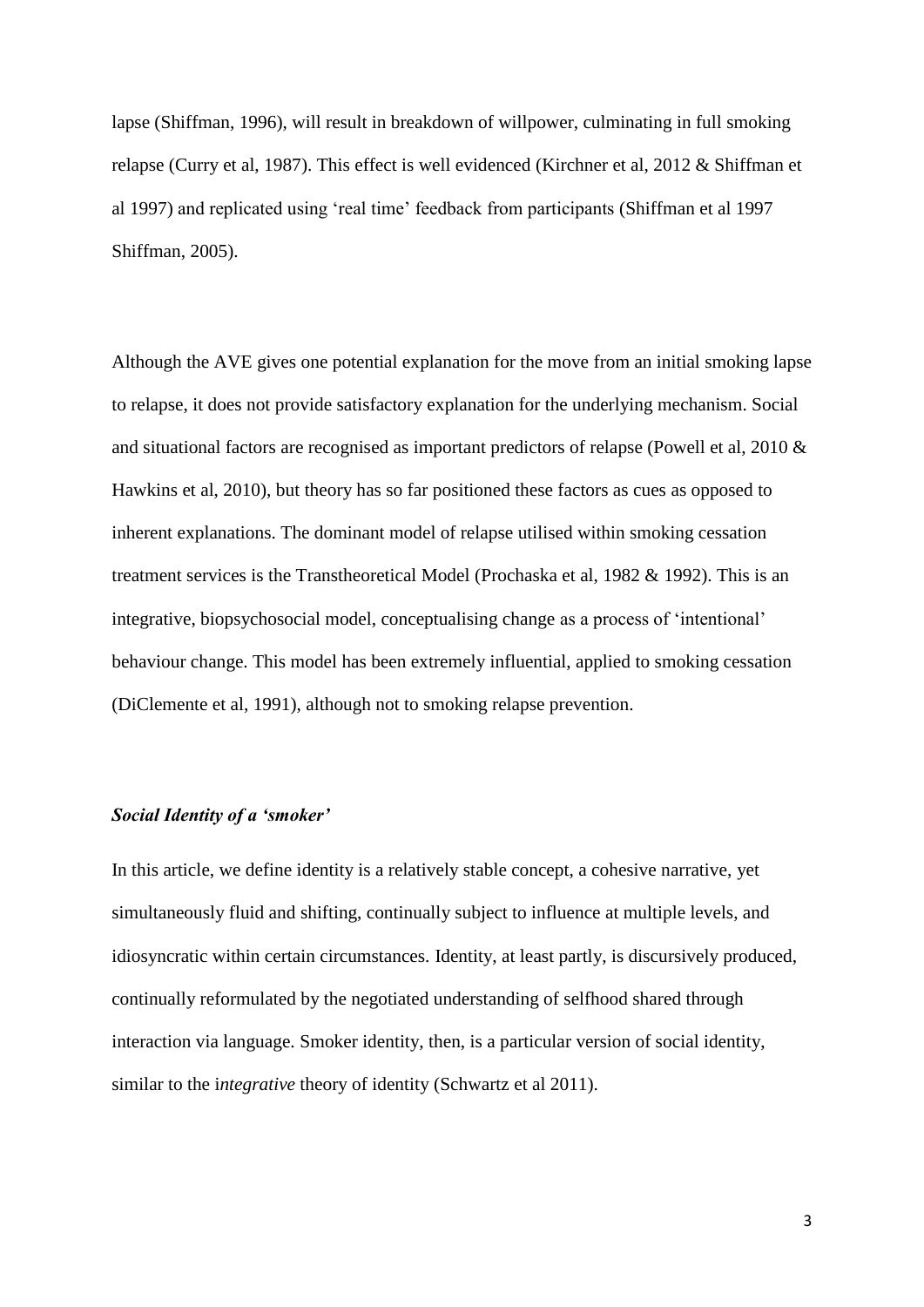Symbolic interactionism (Blumer, 1969; Serpe & Stryker, 2011), theorises language as symbolic information exchange, via communication. Ideas about selfhood inform individual identity as they are negotiated and rehearsed between individual actors, at a micro level in interactions, at a meso level through cultural or sub-cultural influences, and a macro level through societal influences, including discourse circulating in the language available to individuals. We interpret symbolic interactionism as extending beyond language to also encompass the exchange of 'objects'. The cigarette is a symbolic object central to the exchange of identity relevant social cues and the embodiment of the identity as a smoker.

Cigarette smoking initiation occurs as the exchange of a symbolic object in a micro-social context. The social environment and close personal relationships are major influences on first use of tobacco (Afanador et al, 2014), and most early cigarette smoking occurs in a social context supportive of smoking norms (Amos & Hastings, 2009). Through interaction, individuals develop a smoker self-concept (Hertel & Mermelstein, 2012), and learn, socially, to become a 'smoker' (Hughes, 2003). With repeated practice, smoking becomes habituated – a ritualised social practice embodying significant meaning in defining and cementing group membership. The individual, in time, becomes a 'smoker', and is defined by others as such. Thus smoking becomes integral to identity: physically, through addiction to nicotine, psychologically through craving repeated behavioural actions and the ritual of smoking, and socially, as the individual comes to identify as a 'smoker'. Crucially, the smoker identity is not fixed, but rather uniquely experienced and interpreted by individuals within specific circumstances.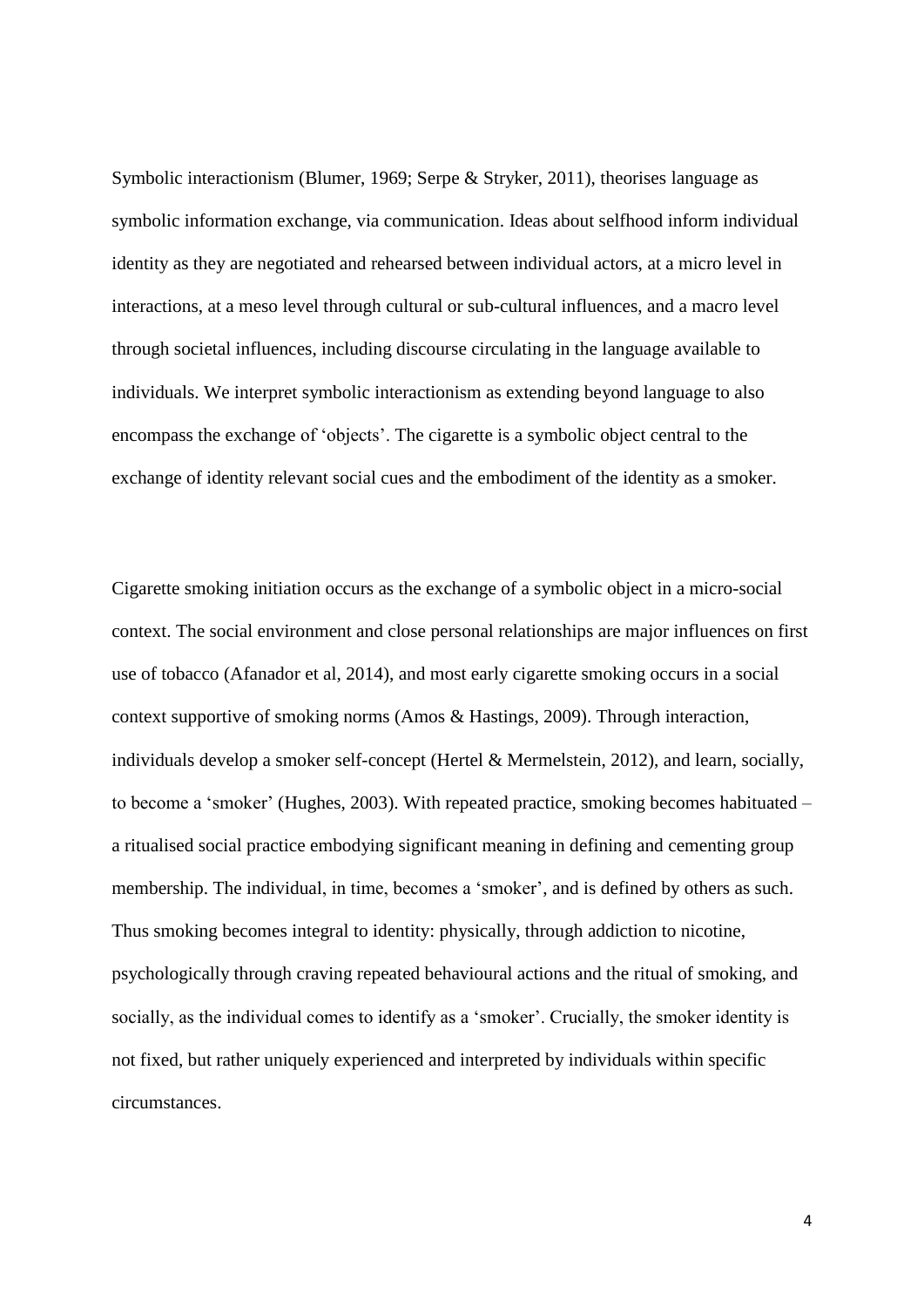#### *Social and cultural smoker identity shifts*

Culturally, smoking has experienced a shift in discursive construction over less than a generation. In 1950 in the UK approximately 80% of men aged 35-59 smoked, and 40% of women (Peto et al, 2000), compared to 15.8% of the UK general adult population in 2017 (STS, 2017). Smoking may now be considered de-normalised. In recent years the UK has introduced smoke free public places (Smoke Free Regulations, 2017), hidden point of sales displays (2012) (ASH, 2013), and standardised packaging (2015). Political and cultural norms have shifted so that smoking has moved from the public to the private social domain. Smoking is no longer a majority behaviour, and this looks set to continue – the recent UK Tobacco control plan for England sets an ambitious target to reduce smoking prevalence to less than 12% by 2022 (DoH, 2017). The cigarette as object has shifted as an acceptable means of cementing social ties, to being morally demonised (Butler, 1993).

#### *Narrative Smoker identity*

Identity can be conceptualised as a 'thread', or narrative, an unfolding project. Within identity literature, critical illness has been theorised as 'disconnect', an 'interruption' to the thread of individual identity (Goffman, 1986). Similarly, recent cultural shifts in positioning on cigarette use are interruptions to the continuity of the smoker identity. Once experienced as culturally normative, over time shifts in societal views towards tobacco smoking may contribute to an 'identity crisis', such that smokers come to feel ostracised within increasingly circulated discourses of smoking as unacceptable or incompatible with other aspects of identity (parent, etc). Thus the cultural narrative of identity is destabilised. Individual attempts to quit smoking, represent attempts to reconfigure a new identity. 'Disruptions', meaning challenges to new identity formation, which may include triggers to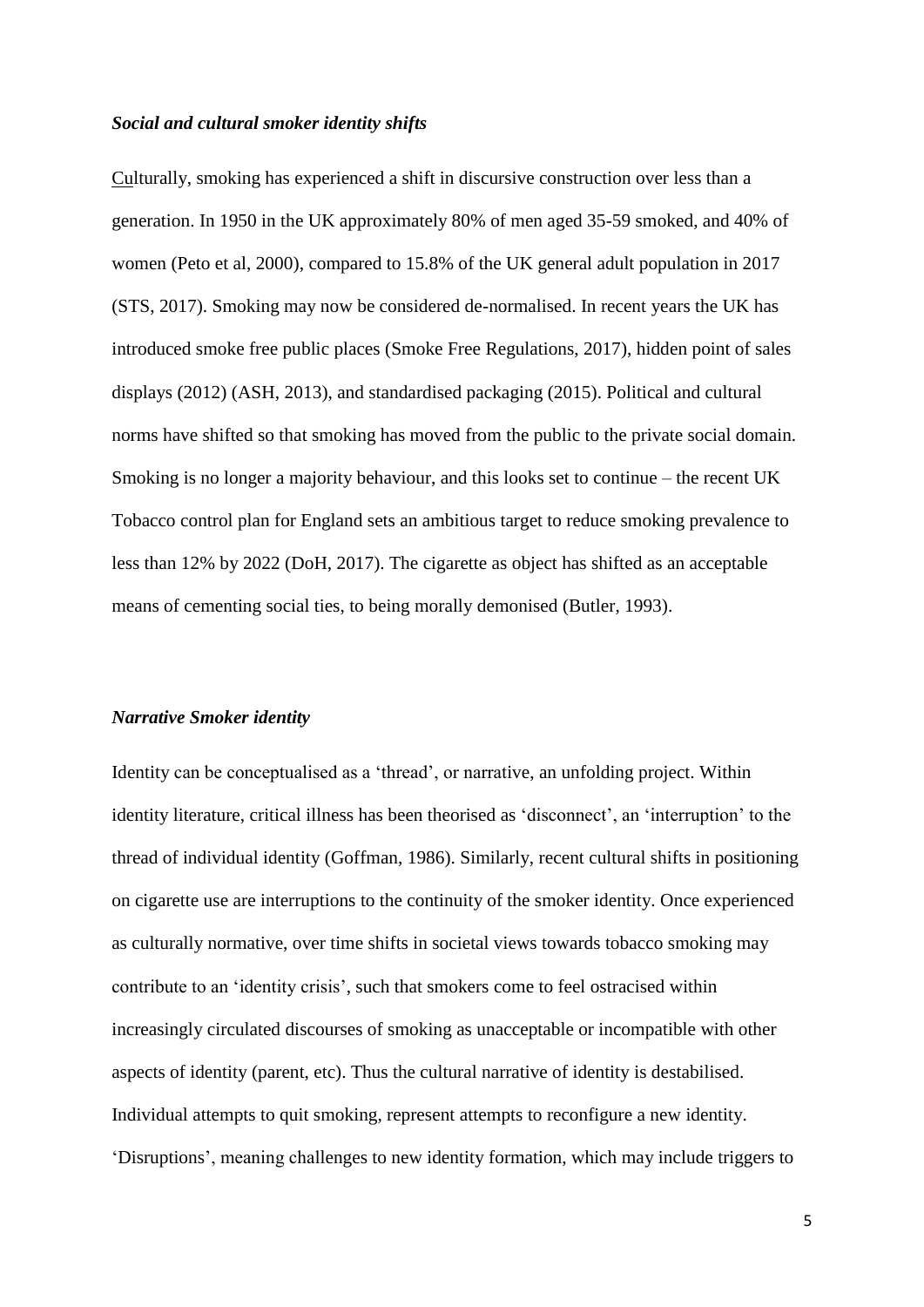smoking, must either be overcome and incorporated into a new abstinent identity, or cannot be reconciled, resulting in potential relapse to smoking.

However, loss or change to the smoker identity following a quit attempt is also reconfigured through societal expectations and moral judgements. So loss of the smoker identity may mean giving up previous social groups or inhabiting different social spaces, yet simultaneously gaining a 'normative' identity as a non-smoker (Butler, 1993).

It has been suggested that, on a basic level, seeing or referring to oneself as a 'smoker' or 'exsmoker' impacts on relapse (Tombor, 2015), and transitioning towards seeing oneself as a 'non-smoker' may be important for long term abstinence (Vangeli &West, 2012; Vangeli et al, 2010). Exploratory analysis (Notley, 2016) suggested the potential utility of smoking relapse conceptualised as restoration of the narrative of individual identity – recovering a previously held smoker identity. The analysis presented here aims to extends this theoretical treatment of smoking relapse.

# **Methods**

Secondary analysis of qualitative data drawn from a process evaluation study of the Sharpish randomised controlled trial (Heaton, 2005; Irwin & Winterton, 2011) . Qualitative secondary data analysis (QSA) uses previously collected qualitative data to answer new research questions (Heaton, 2005; Irwin & Winterton, 2011). We gathered narrative extracts of smoking relapse descriptions, from which the analysis presented in his paper arose. Uur analysis for this paper focused on 'prioritising a concept or issue that was present in the original data but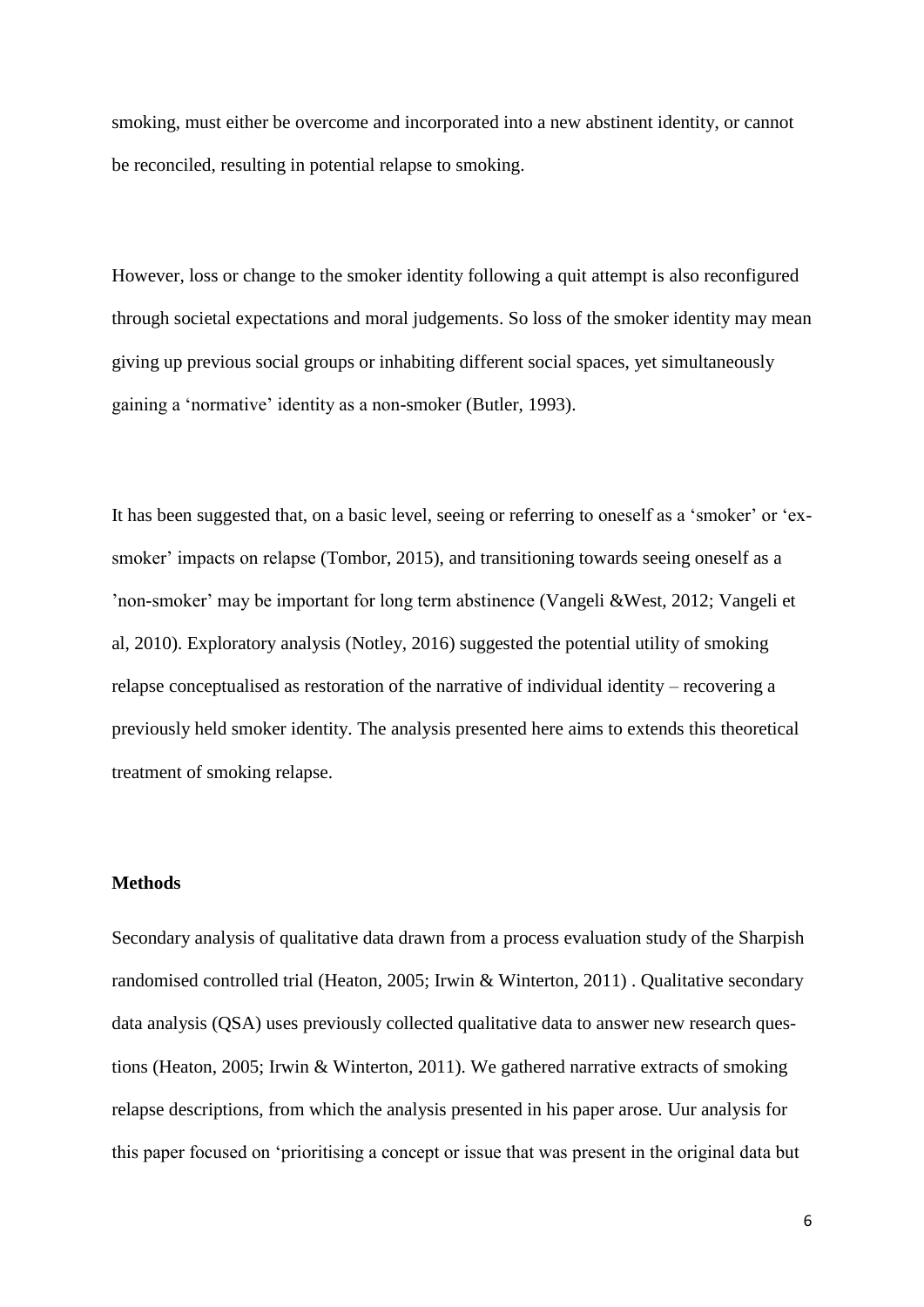was not the analytical focus at that time'. Specifically, we utilise data collected for a specific purpose for wider theory development.

## *Contextual information - The Sharpish Trial*

The trial (ISRCTN 36980856) (Maskrey et al, 2015) recruited short-term quitters (quit smoking for 4 weeks) from UK NHS stop smoking clinics. 1407 carbon monoxide (CO) validated quitters were randomised to receive either self help booklets or a single control leaflet. The primary outcome was prolonged, CO-verified abstinence. Qualitative data were collected at 12 month follow up.

## *Participants and procedure*

The qualitative process evaluation purposefully recruited 43 participants who had and had not relapsed from both trial arms (Notley et al, 2017). All participants gave written informed consent. In-depth interviews followed a topic guide asking participants to describe their history of smoking and previous quit attempts, the current quit attempt in the context of the RCT, followed by a discussion of any smoking lapses or relapse where relevant. The sample was representative of the trial population (Notley et al, 2017). A purposive sample of 23 participants have been drawn upon for this paper, selected according to the longer relapse narratives that they gave. These 'exemplar cases' best inform the theoretical concepts of narrative identity formation in smoking cessation and relapse. Clearly findings require further development and eventual testing for utility in intervention development, and thus no claims are made for representativeness nor generalisability.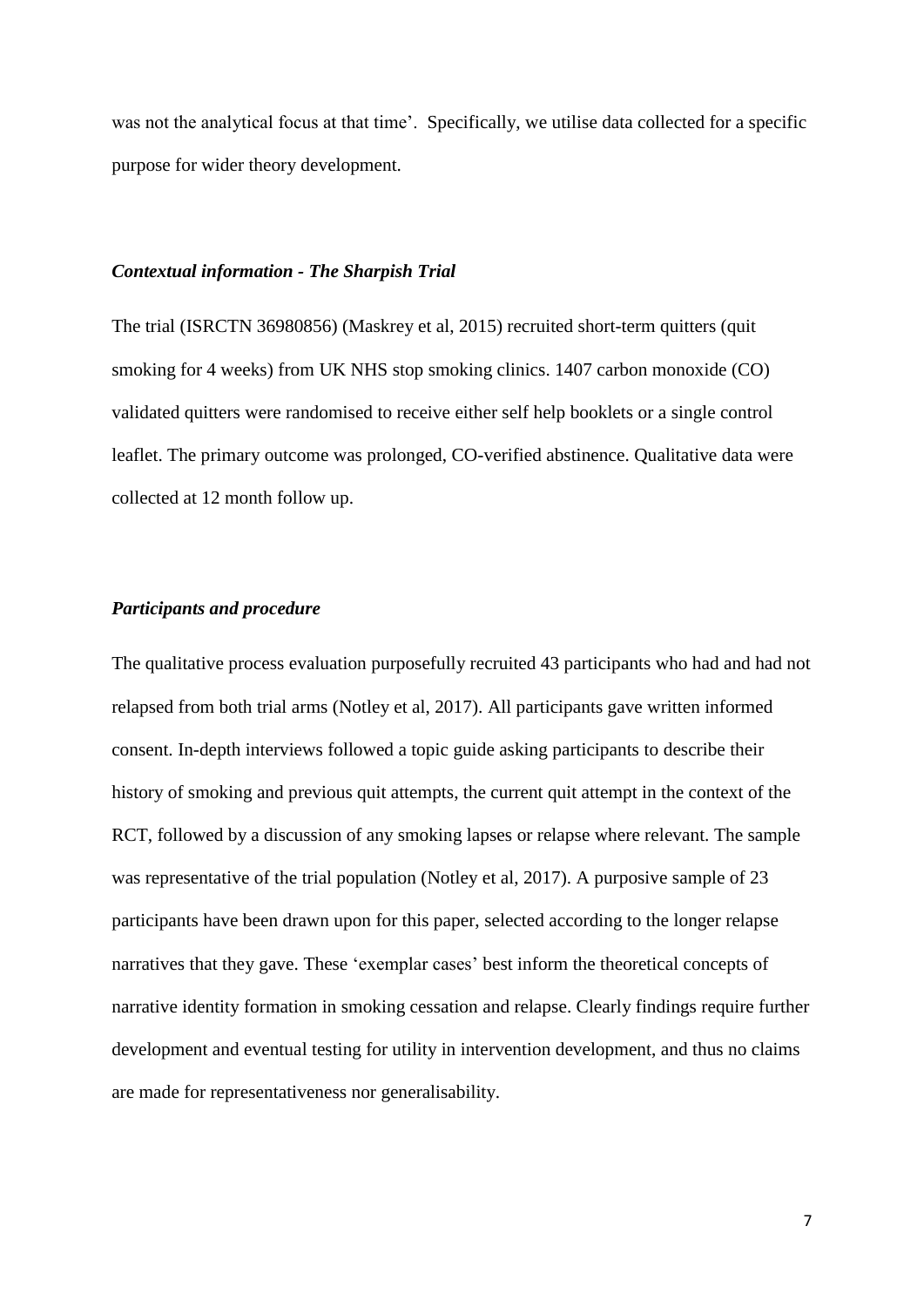The interview guide was developed in consultation with lay representatives. Interviews were audio recorded, transcribed and fully anonymised. Ethical approval for the study was obtained from the East of England Research Ethics Committee (reference number: 11/EE/0091).

## *Analysis*

Following a Grounded Theory approach as being most suited to the study aims of developing theory (Glaser & Strauss, 1967), initial open coding using NVivo software was organised into higher level (axial) coding. Sequentially, targeted inductive coding of participant narratives was undertaken by the lead author, utilising a constant comparison technique (Charmaz  $\&$ Bryant, 2011) of interpretative memo writing alongside coding to check and re-check emergent analysis against the data. The second author independently inductively coded all 23 narratives. Coding was compared and combined to ensure credibility and to increase confidence in the analytical interpretations.

Secondary analysis focused on examining particular displays of identity within the data according to the conceptual framework of the smoker identity set out. This approach is in accordance to Charmaz's constructivist version of grounded theory (Charmaz & Bryant, 2011), in which epistemological assumptions, and particular theoretical perspectives, are explicitly acknowledged as deductively imposed structures alongside the simultaneous inductive process of data analysis.

#### **Results**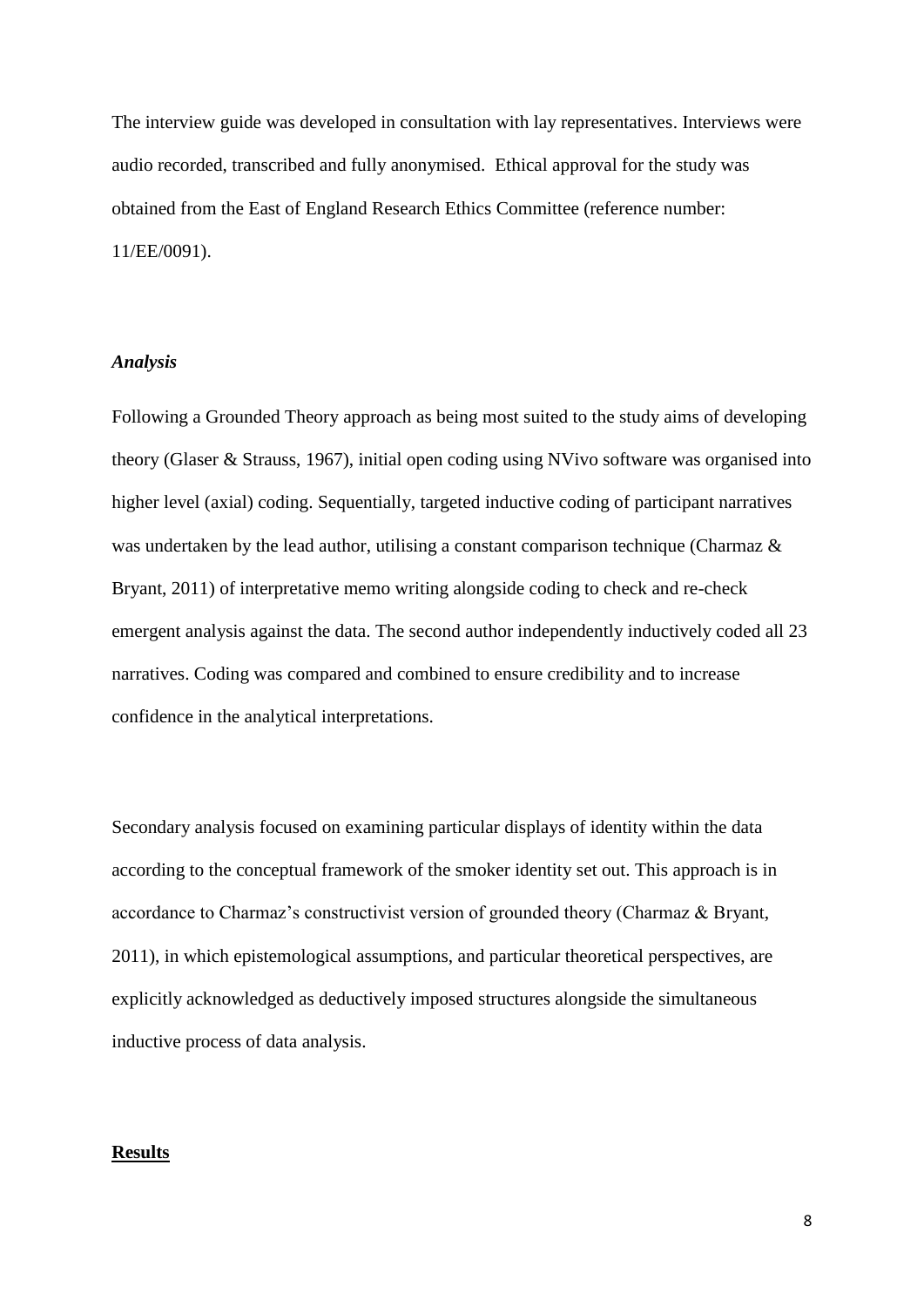# **Smoking cessation as integral to individual narratives of identity – experiencing cessation as 'loss'**

Cessation was challenging, for a multitude of reasons (e.g. health related, pressures from others, increasing perceived cultural unacceptability of smoking). Expressed reasons for cessation may meet the situated identity needs of individuals, at an intersection in their narrative identity formation.

However, some individuals experience smoking cessation simultaneously as a positive health 'gain' and a social 'loss'. Removing, or burying, a previously integral part of one's social identity is difficult to adjust to:

*I've found that, quite so, yes, but it wasn't, it's more of the long term, it was ended up, like I say, being a crutch* (*ok) it was sort of something to look forward to, something, and I realised then you know, that, um, it meant more to me than I thought* (ok) *so I couldn't see myself going a lot longer without having that back*

## *0818*

The 'loss' to the identity of smoking was, for this person at this moment in the narrative construction of their identity, too great, resulting in relapse.

## **The process of relapse – retaining the smoker identity**

It was the norm to have experienced cycles of lapse, relapse and regular smoking alongside quit attempts of varying duration. Relapse suggests the self-identity as smoker is 'retained' or 'residual' (Kirchner et al, 2012). This was demonstrated multiple times: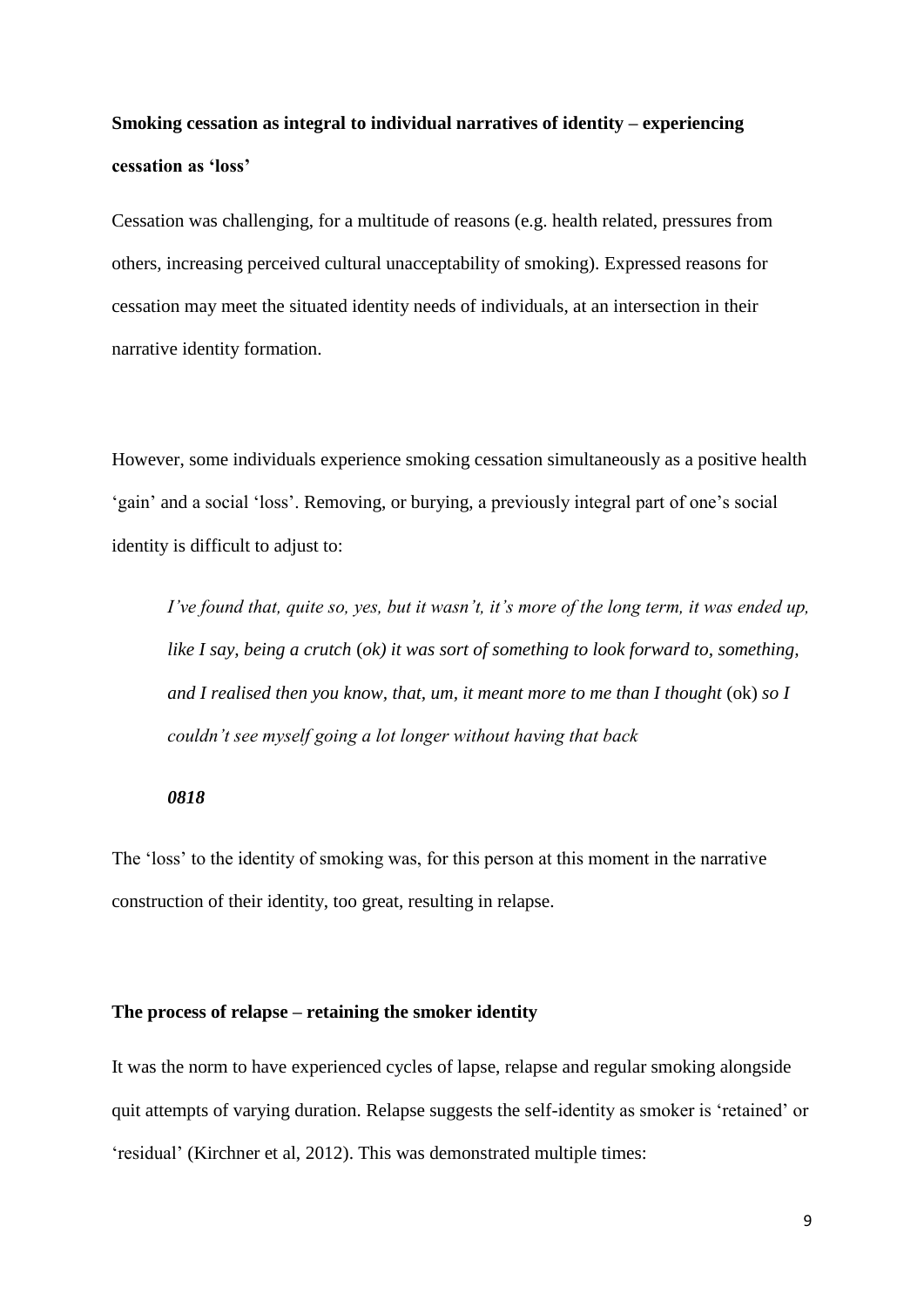*and um I learned then, and I've subsequently learned, that it is after about a year of not being smoking you think 'ah, I'll just have a cigarette now', 'I don't smoke' it's as simple as that* (*right) and within a week I was smoking again*

**0671**

Here, the participant describes allowing a brief lapse to cigarette smoking, rationalising the acceptability of this as someone who 'does not now smoke'. However, the abstinence status expressed ('I don't smoke') permits residual attraction to smoking, thus maintenance of a smoker identity that may make relapse likely. This is in comparison to the alternative identity of non-smoker, which might be expressed more concretely as a part of selfhood, rather than an action ('I am not a smoker') which may, hypothetically, conversely be protective against smoking lapse.

For others, relapse was described positively, socially, in regaining the previous smoker identity. However, at the point of relapse, individuals simultaneously experienced guilt, shame or embarrassment:

*obviously, cos I was upset about what my son had done but at the same time I was absolutely gutted that I'd sort of like done so well, and come so far, and this one incident, I mean I only had half a cigarette but that was enough to sort of like, get me hooked again* 

**0754**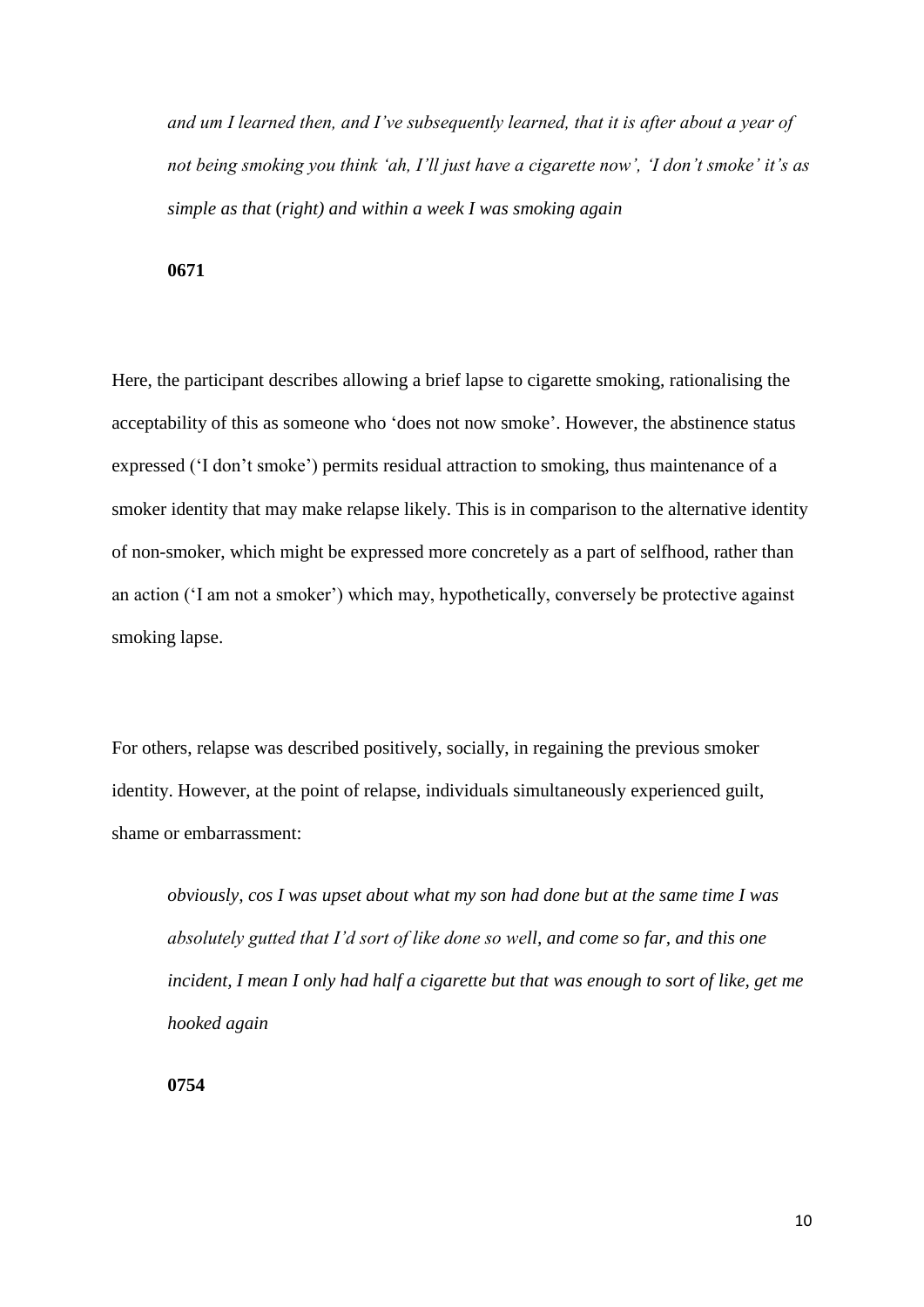The participant emotionally expresses guilt and remorse at what she sees as failure, as measured against societal expectations to quit smoking. This reveals the moral dimension to smoking, drawing on cultural norms of smoking behaviour in wider society. In this context, relapse to smoking precipitates guilt, which is conceivably absorbed within the individuals social identity in such a way that they come to see themselves as weak, a failure. Interestingly, the participant demonstrates that these negative feelings are not fully integrated, as simultaneously she justifies the relapse given the immediate family situation. In this case, stressful behaviour of the woman's son precipitated the lapse, legitimising relapse as adaptive. The relapsed social identity is situated, complex and multifaceted, as the recovered social identity regained through relapse relies on smoking as a form of stress relief. Thus a line is drawn between situations in which relapse is considered reasonable, logical and justified in reaction to social conditions conducive to coping, reinforcing the social identity of the smoker.

If we conceptualise smoking relapse as recovering a lost sense of social identity, given or stated 'triggers' to relapse may be more usefully viewed as socially organised 'disruptions' to individual narrative identity formation with abstinence as a central feature, such that relapse is a response.

#### **Discourses of Addiction – It's not my fault!**

Identification with societal discourses of addiction as 'disease' enabled some participants to position returning to smoking as beyond individual control, free of blame. In the following extract, the disease discourse gives a final passive explanation that cannot be reproached: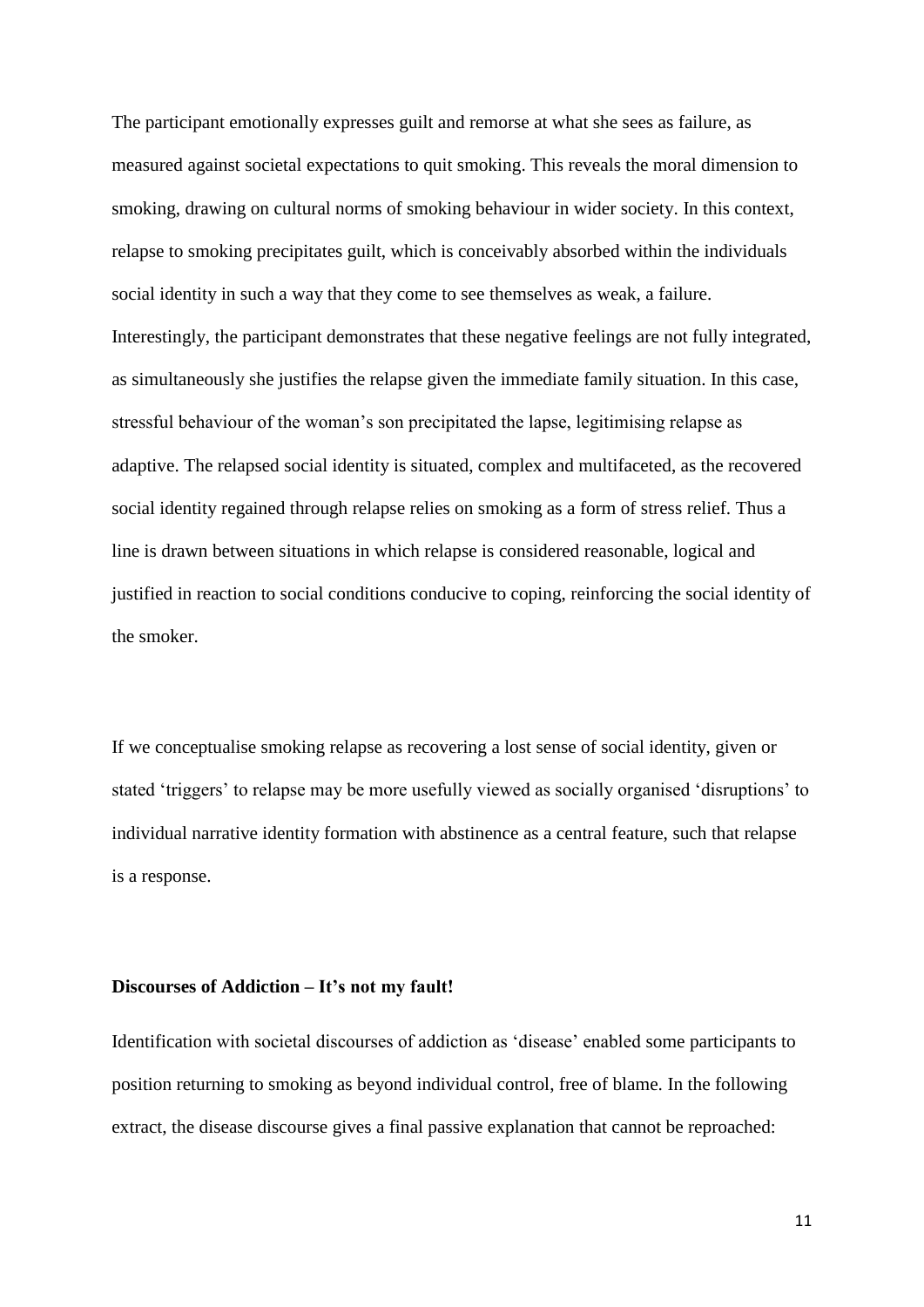- *Pt: so there was no really association to it, I just decided that 'oh' I fancy one', so I had one (ok)…bad mistake*
- *R: and you said that quickly led to…*
- *Pt: yes, once I'd had one I was instantly hooked on it again*

#### **0728**

This extract demonstrates the complex identity work at play as individuals discuss and conceptualise smoking relapse. Relapse is a rational 'treat' permissible on holiday, but also an 'unstoppable force' in the face of having tried the acceptable approach of medical assistance with preventing relapse. Finally stated is the passive position drawing on the addiction discourse to justify relapse.

## **Discursive resistance**

For some there was resistance to accepting the relapse status:

- *Pt: it was a slippery slope, I can't even remember the first one, I might have had a puff cos my sister smokes*
- *R: right ok*
- *Pt: and I may have had, I think what I did, cos she's away through the winter, she works in Australia*
- *R: right*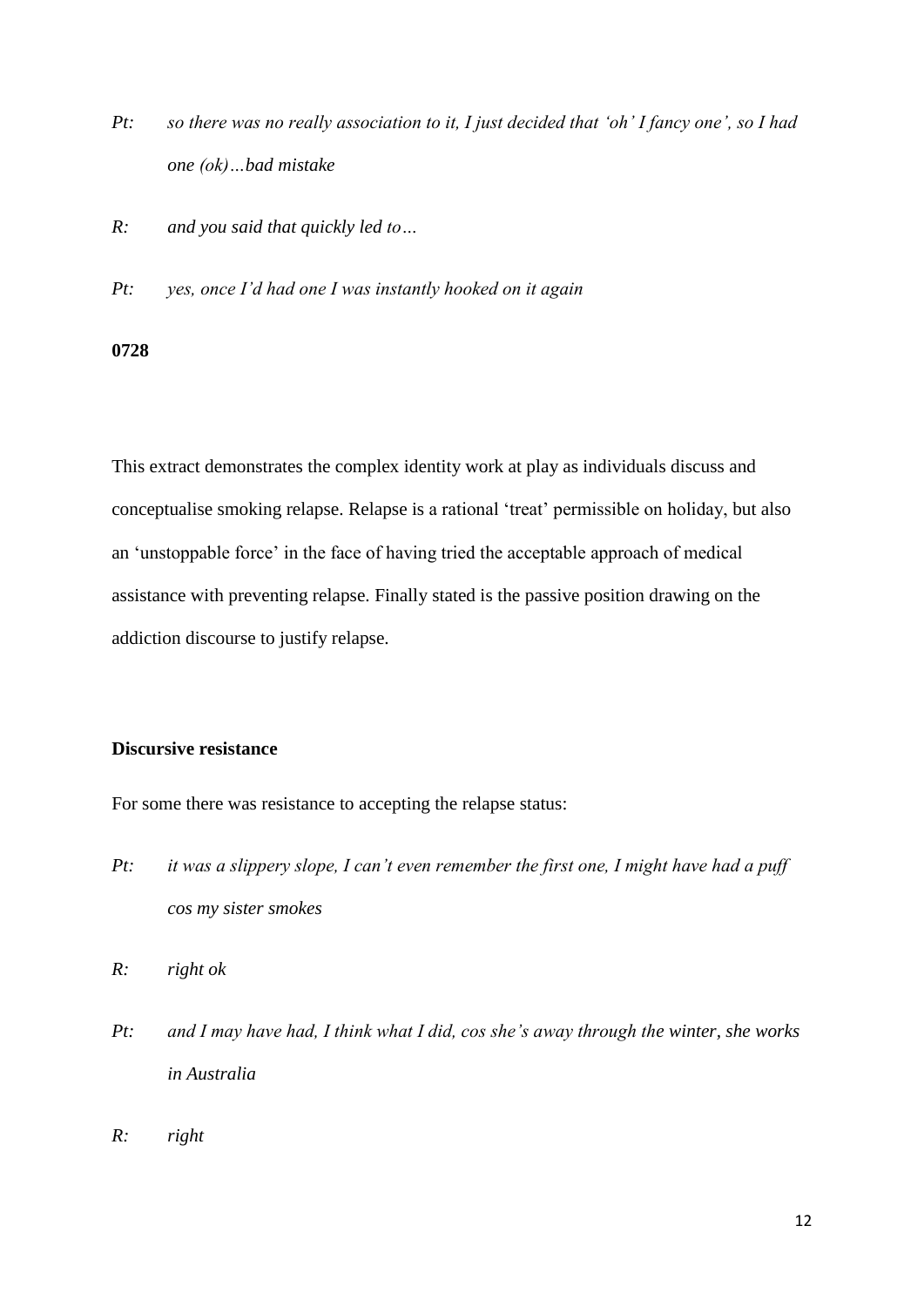- *Pt: she comes back about April, May time, and I think that's when I had one of hers*
- *R: yes, and that's your sister and you normally smoke when you see her and smoke together do you?*

*Pt: um, yes, we seem to, yes*

#### **0697**

The language used here demonstrates resistance. 'I can't even remember' minimises the significance of the event. 'I might have had a puff' only partly acknowledges the actual inhalation of smoke, whilst still leaving the possibility that 'I might not have done this'. 'Cos my sister smokes' infers blame on another, denying personal responsibility, and 'we seem to, yes' begrudgingly agrees that smoking relapse occurs in the social circumstance of meeting a family member. Resistance and ambivalence suggests that 'relapse' as a state is problematic, because it clearly means different things to different people, and therefore the begrudging acceptance of the category 'relapse' masks the social situatedness of the narrative identity that was vulnerable to disruption and led to relapse in that moment.

#### *Acceptance - Recovering a lost social identity*

When describing lapse to smoking, it was common for individuals to express a sense of relief, an emotional response suggestive of regaining meaningful identity. Thus the pleasurable experience enables the individual to recapture the situated meaning of the act of smoking - recapturing the lost smoker identity:

*R: can you remember what happened when you went back to smoking?*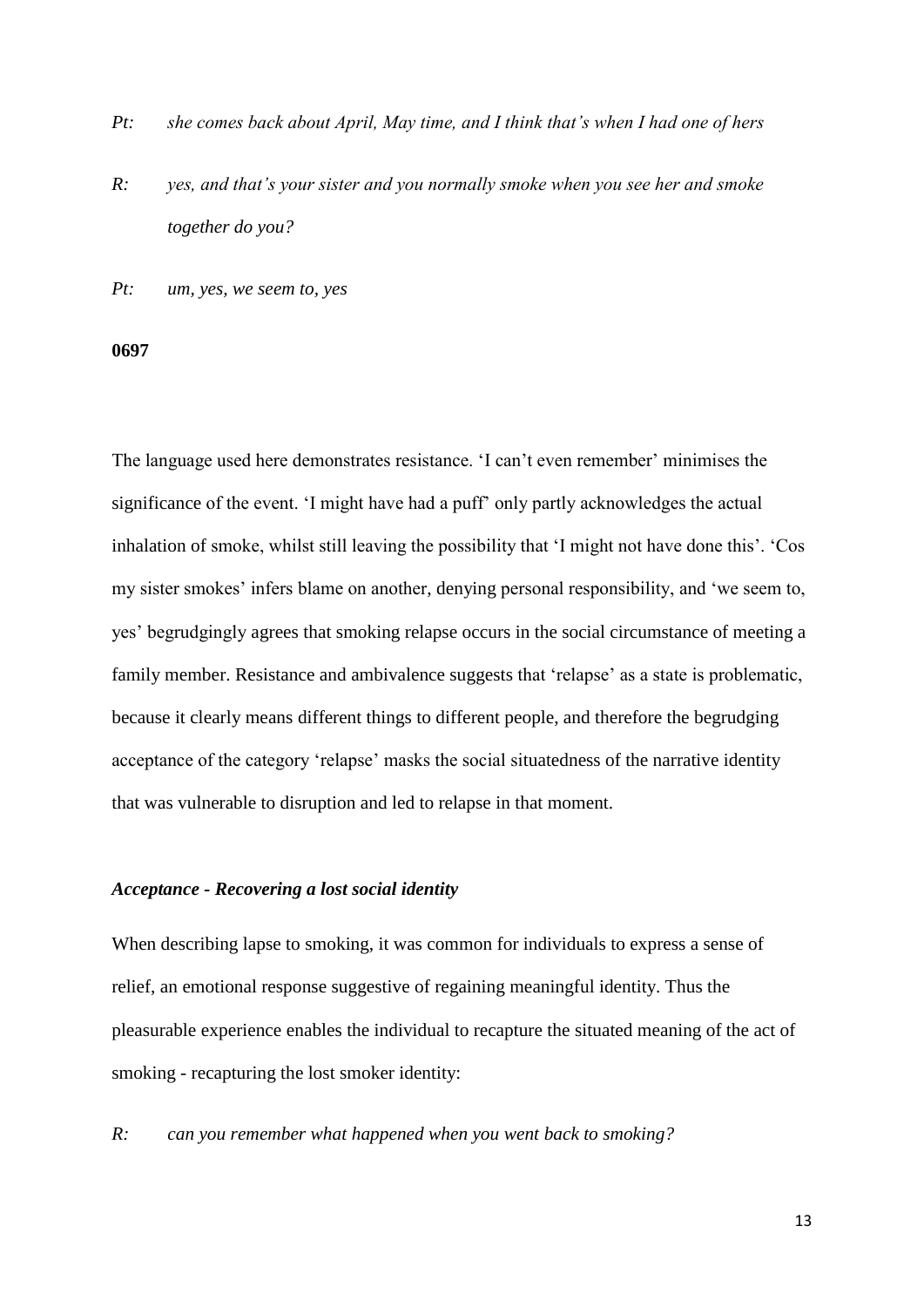#### *Pt: loved it, yes*

#### **0818**

But the pleasure was not always maintained:

*I can remember the first cigarette was um initially was elation: 'oh good, I'm having a cigarette' and everything, and then after you get through the first ? you think 'oh no, what have I done? cos I've gone through all that effort of stop smoking, and there I am, I'm back to, literally, back to square one again*

## **0792**

Initial euphoria is quickly replaced with guilt, remorse or disappointment, which are emotions clearly linked to moral discourses of smoking. Although this may motivate some to see the lapse as a one off occurrence and continue to form a narrative identity with abstinence as a central feature, for others, the sense of relief is so great, that relapse is inevitable, and the recovered social identity of oneself as a smoker is embraced despite the moral dimension creating ambivalence.

Acceptance and embracing the recovery of one's identity as a smoker, which was 'lost' during the quit attempt, was primarily described as passive. Many described an 'inevitable slide' back to smoking. For a minority, the acceptance was less passive, even overtly sought and explained as an adaptive response: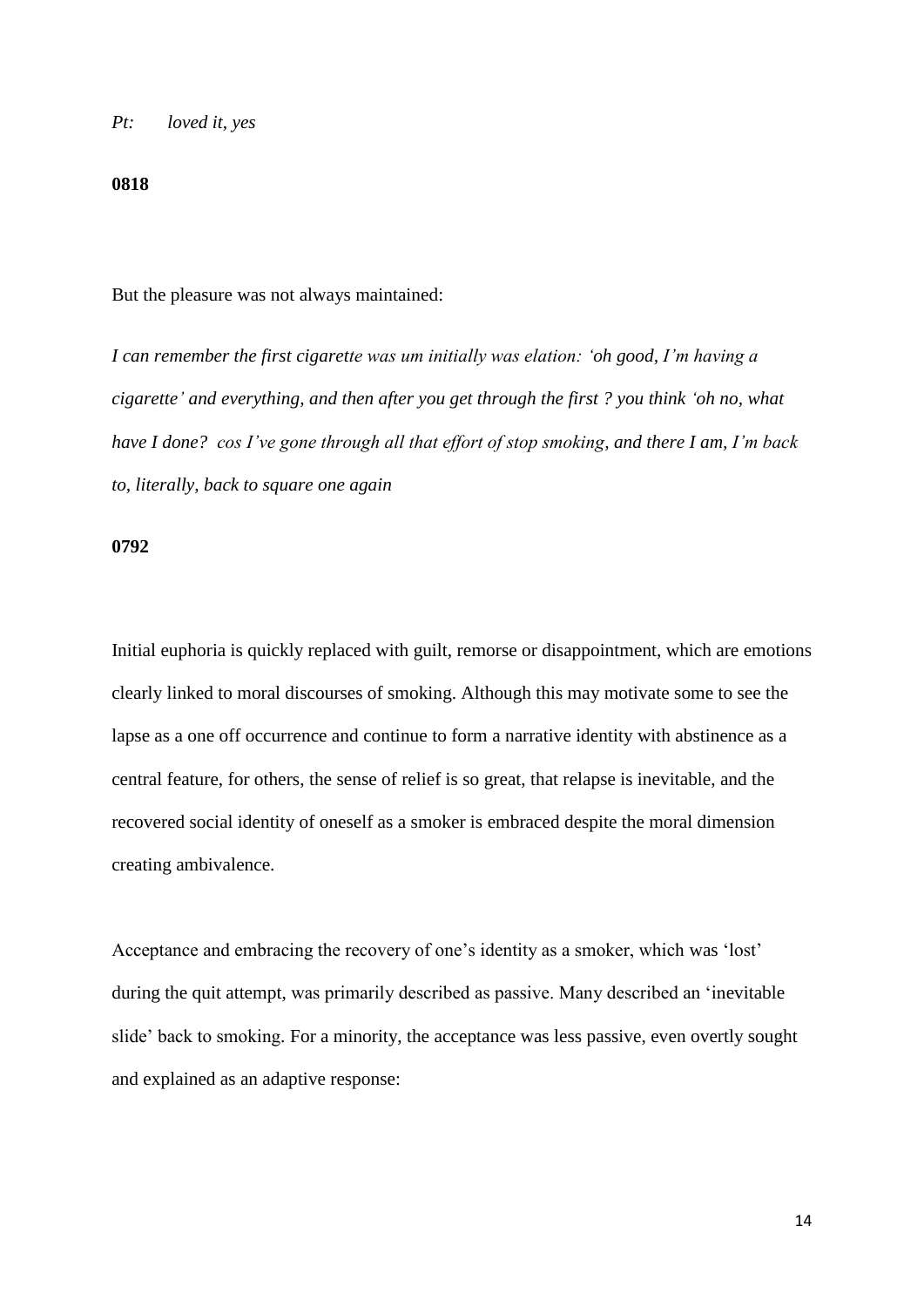- *Pt: um yes it was sort of slap bang, 'oh my god what am I going to do?' I was in a hell of a state, and yes (ok)…went and bought a box of cigarettes*
- *R: ok, so you did that purposefully, you thought that will, you know, will make me cope and make me feel better*
- *Pt: yes I did yes, yes*

### **0779**

Taking ownership of one's actions requires less justification and rhetoric than in previous examples. Passive acceptance of addiction as a disease or relapse as a response to stress clearly require greater identity 'work' in justifying the behaviour in the face of social and cultural challenge. The social identity displayed here, in contrast, is largely confessional and allows a simply constructed narrative clearly positioning oneself as a self-identified relapsed smoker.

## **Discussion**

This paper has utilised secondary qualitative inductive analysis to provide evidence of relapse as a consequence of disrupted identity that can't be reconciled by continued abstinence. Therefore, relapse to smoking can be theoretically understood as an individually negotiated and situated attempt, either passive or active, to 'recover' a sense of lost social identity. This may not be central for all individuals experiencing relapse, but is nonetheless an important and original theoretical hypothesis. Conceptualising relapse in this way requires biopsychosocial understanding of identity in relation to tobacco smoking, encompassing physical dependence, psychological factors, particularly motivation, but also importantly social and cultural influences that impact on a constructed narrative version of identity. The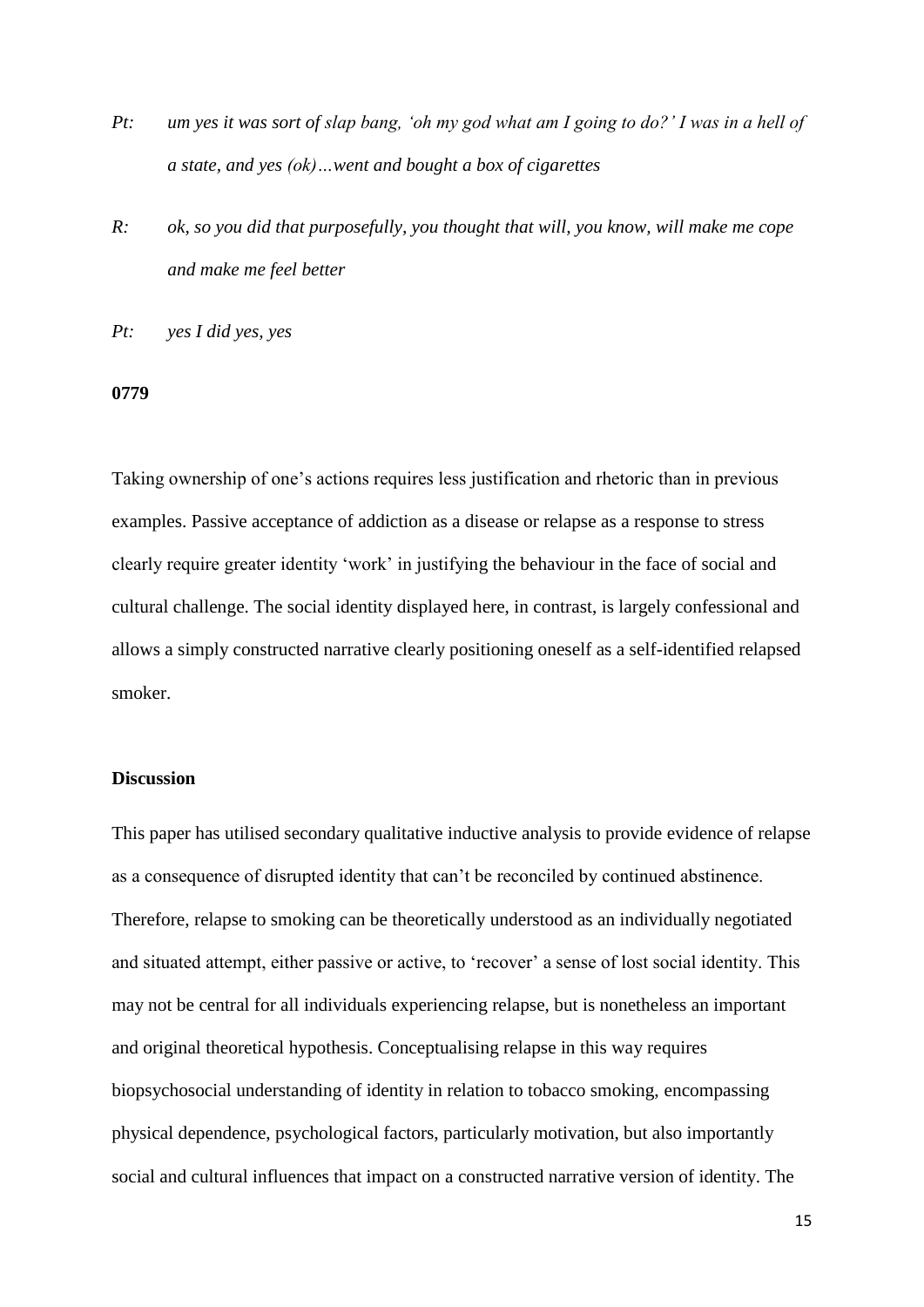smoker identity has associated pleasurable emotions, yet simultaneous emotions of guilt and shame, attached to it. The smoker identity is relatively enduring over time, yet social and cultural destabilisation may lead to cessation attempts. Despite this, there is a retained smoker identity (Lawson, 1997) underpinning the process of relapse in terms of 'recovering' the identity 'lost' through abstinence. Furthermore, the 'smoker identity' is idiosyncratic, being interpreted and meaningful to individuals in their unique social contexts, impacted upon by wider cultural norms and discourses.

Smoking cessation itself can be understood as part of an individual narrative. Reasons for cessation fit the narrative at a given moment in time, giving coherence to the fluidity of identity as it shifts from 'smoker' to 'ex-smoker'. But, similarly, relapse can be understood as incorporated into the emergent constructed narrative, so if, for example, smoking is associated in the previous smoker identity as stress relief, then a stressful situation may disrupt the new identity formation, triggering relapse. In this sense the disruption of 'stress' can be used as a justification for relapse. This allows the individual to incorporate relapse as part of their ongoing unfolding identity, as being a rational response. The concept of situated rationality (Lawson, 1997) is useful here, as relapse behaviour may not be objectively viewed as 'rational', yet, through the individual lens of a socially constructed narrative identity, it becomes entirely rational.

The investment in smoking as integral to identity is strong. Individuals experience feelings of loss on cessation. Stopping smoking is difficult, with individuals often having to forcibly remove themselves from established social groups, and thus possibly experiencing a sense of isolation, of 'identity crisis' (Goffman, 1986). Individuals may move through this to develop

16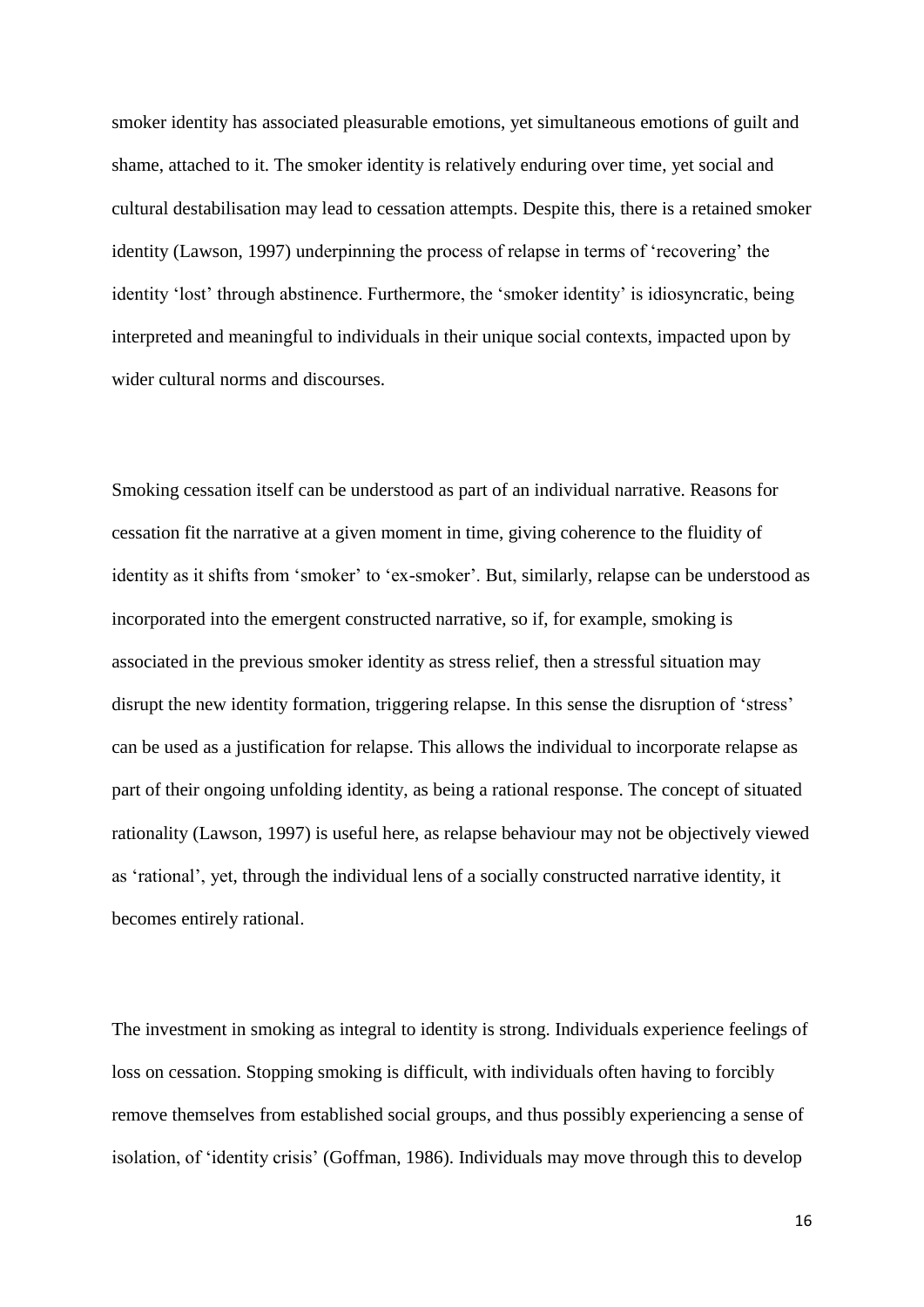new identities ('non-smoker', or 'recovered ex-smoker'). However, for many this process is too difficult, or the timing in the individual narrative is not right. In these instances, relapse to smoking can be experienced as relief, the sense of identity previously heavily invested in smoking as a symbolic representation of that identity, is 'recovered'.

However, given recent cultural denormalisation of smoking, one current issue for those relapsing is whether previous social identities remain available for rediscovery. Contemporary legislation has changed social practices and therefore the relationship of individuals to smoking is altered, possibly creating additional ambivalence, as the previous social identity of 'smoker' may no longer be readily available. There are questions then, about the nature of rediscovered social identity for the relapsed smoker, if the social conditions have changed. Moving forward, ex-smokers may find that their options are limited, which may make a case for viable identity related alternatives, such as vaping.

The Transtheoretical model of smoking relapse (Prochaska, 1992) has practical utility, yet fails to acknowledge the underpinning concept of identity, which may influence behaviour at a non-intentional level, providing an explanation of relapse that is individually rationally situated. The advantage of the model is that it incorporates relapse as part of a cyclical process on a journey towards abstinence, allowing individuals to enter or leave the process at any point. In contrast, Marlatt and Gordons' (2007) relapse prevention model is linear, suggesting inevitability and a lack of agency. Both models accept social influence on relapse whilst foregrounding individual psychological responses as reactions, rather than a truly integrative process, to the social context. The implication of this lack of integration are that notions captured in current models, such as 'effective coping response' and 'increased self

17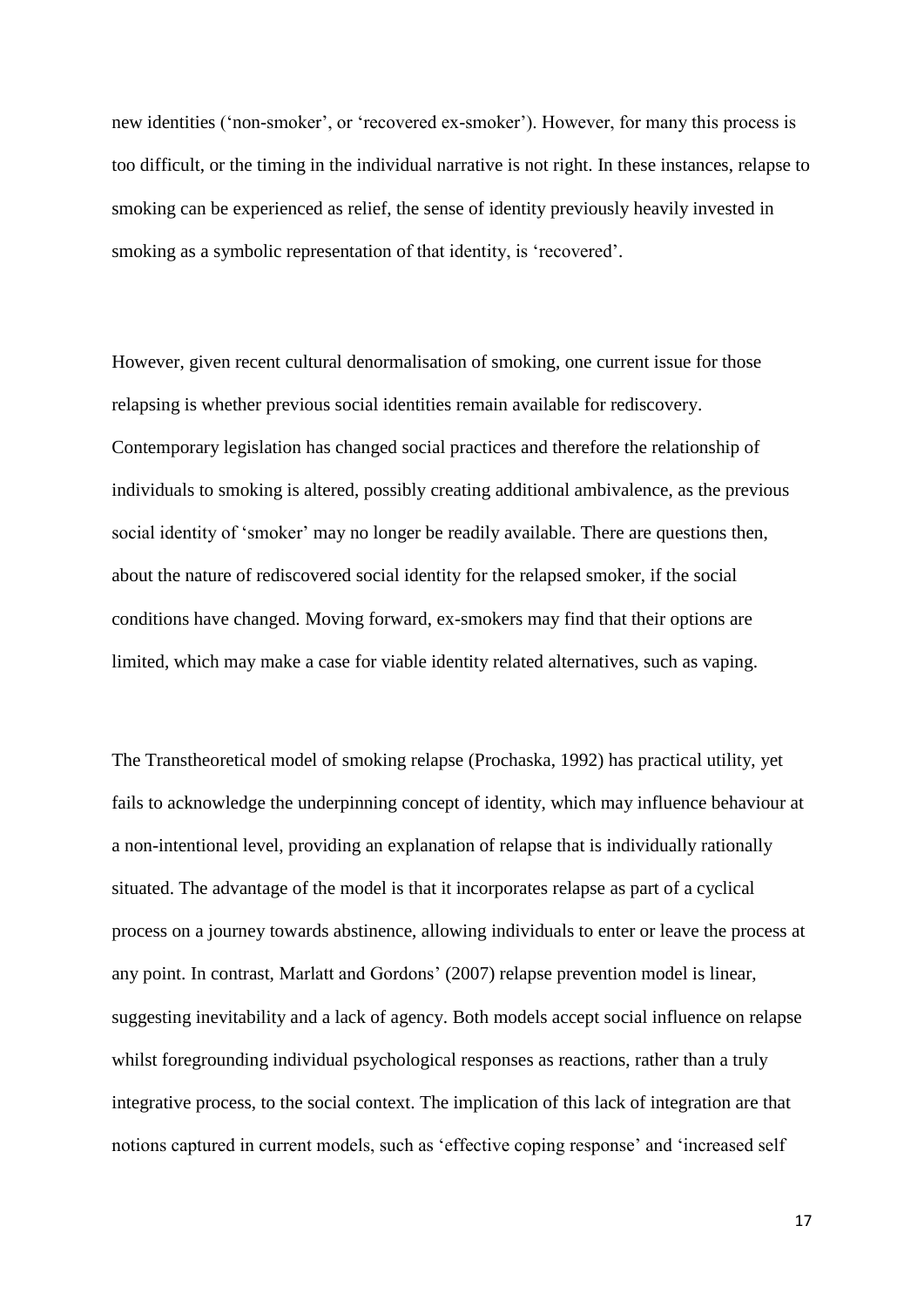efficacy', are presented as fixed, stable and decontextualized states. This has limited practical application considering the fluidity of narrative identity formation, shifting over time and context, meaningfully impacting the situated positions of individuals at the point of smoking relapse.

We recognise as a limitation our secondary analysis is of data that was collected within the artificially created social confines of a research interview, where individuals construct and present a particular version of identity in response to perceived norms and interaction with a researcher. Clearly there is a need for further refinement and testing of our theoretical approach. The analysis presented here suggests that identity needs to specifically be understood as situated and temporally meaningful to individuals in order to understand the meaning of relapse in ongoing narrative identity formation. Understanding this is a minimal requirement prior to supporting potential change. If an effective relapse prevention intervention incorporating situated narrative identity formation can be developed, then implications are significant. Even a modest impact to preventing smoking relapse would have significant net health and economic gains, through prevention of smoking related morbidity and mortality.

#### **Acknowledgements:**

## **Declaration of Interest & Funding:**

This work was supported by fellowship funding from the UK Society for the Study of Addiction. The SHARPISH trial was funded by the NIHR Health Technology Assessment programme (Project 09/91/36). Visit the HTA programme website for more details www.hta.ac.uk/link to project page. The views and opinions expressed therein are those of the authors and do not necessarily reflect those of the Department of Health.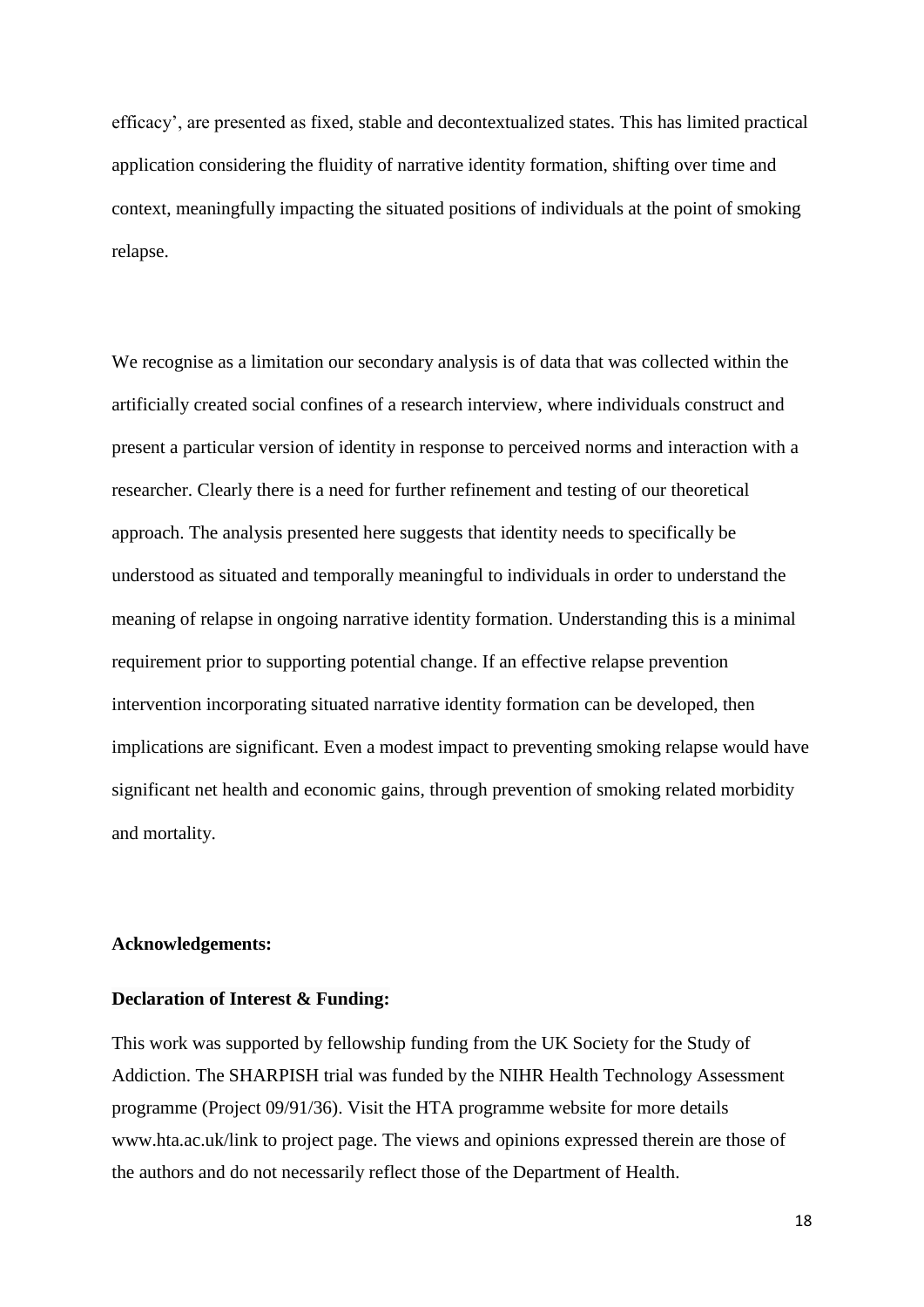CN is a funded Fellow of the Society for the Study Addiction.

No conflicts of interest. We attest that we have herein disclosed any and all financial or other relationships that could be construed as a conflict of interest.

# **Clinical trial registration:**

In this paper, we utilise secondary qualitative analysis of process evaluation data collected in the UK as part of an NIHR HTA funded randomised controlled trial of a self-help smoking relapse prevention intervention (ISRCTN 36980856).

We thank service user representatives for their invaluable feedback in developing analysis, and study participants involved in the qualitative data collection. We acknowledge the support of the NIHR, through the Primary Care Research Network. Smokefree Norfolk assisted with identifying and recruiting participants to the process evaluation study and we are grateful for their support.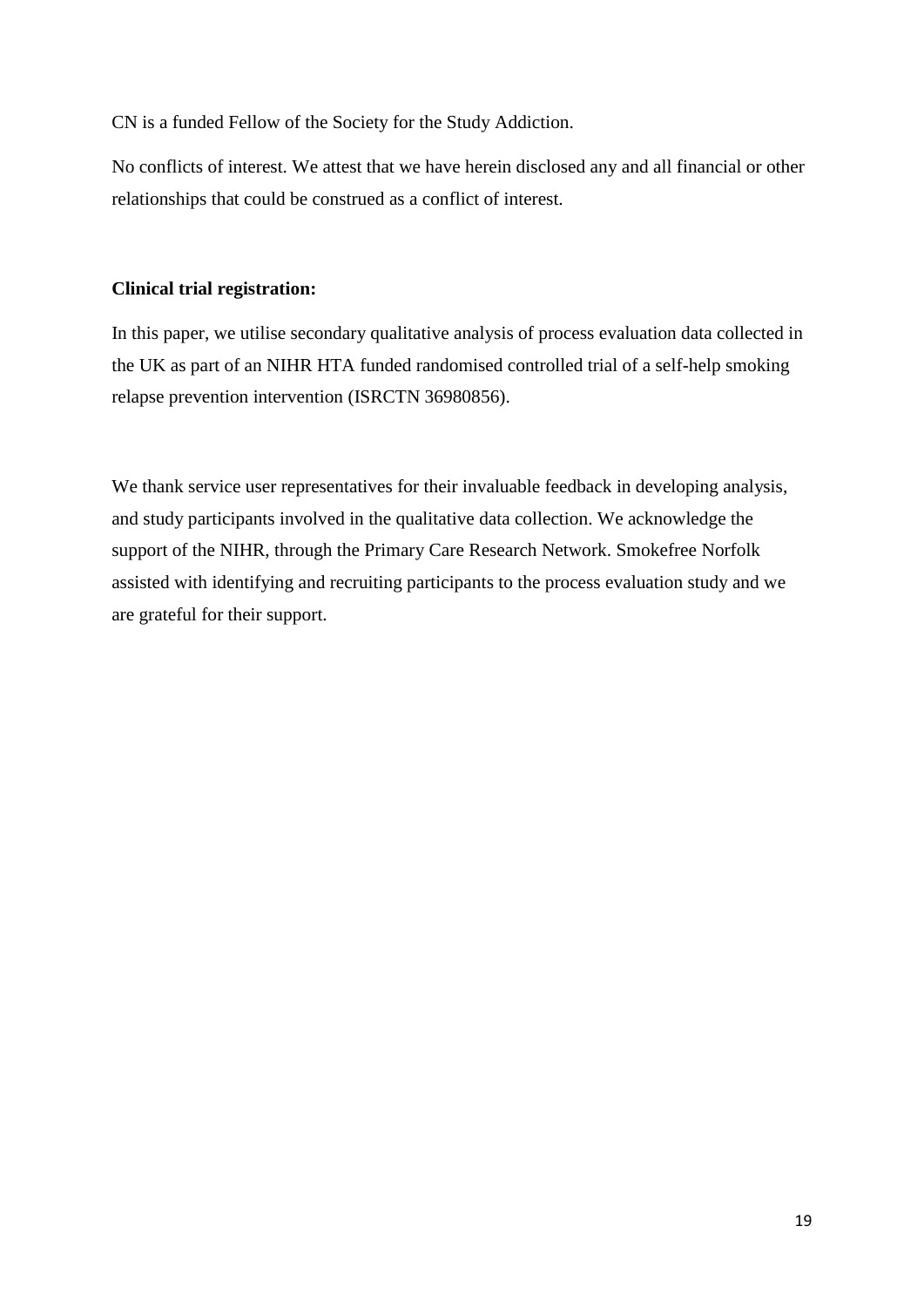## **References:**

Afanador L del PC, Radi DSS, Pinto LEV, Pinzón CEP, Carreño MFC. (2014) Sociocultural Determinants of Tobacco Smoking Initiation among University Students in Bucaramanga, Colombia,. *Int J Prev Med.* 5(9):1106–12.

Action on Smoking and Health (ASH (2013) *ASH Briefing on Tobacco displays at the point of sale*. Available from: http://smokefreeaction.org.uk/wpcontent/uploads/2017/06/ASH\_701.pdf

Action on Smoking and Health (ASH). (2017) Smoking Statistics: Who Smokes and How Much | Action on Smoking and Health [Internet]. [cited 2017 Jul 24]. Available from: http://ash.org.uk/information-and-resources/fact-sheets/smoking-statistics-who-smokes-andhow-much/

Amos, A & Hastings, G (2009) *A Review of Young People and Smoking in England* (2009). Available from: http://phrc.lshtm.ac.uk/papers/PHRC\_A7-08\_Final\_Report.pdf

Baumeister RF. (2017) Addiction, cigarette smoking, and voluntary control of action: Do cigarette smokers lose their free will? *Addict Behav Rep*. 2017 Jun;5:67–84.

Blumer H. (1969) *Symbolic interactionism; perspective and method.* Englewood Cliffs, N.J.: Prentice-Hall.

Brandon TH, Vidrine JI, Litvin EB. (2007) Relapse and relapse prevention. *Annu Rev Clin Psychol*.;3:257–84.

Butler K. (1993) The Moral Status of Smoking. *Soc Theory Pract*. 19(1):1–26.

Centers for Disease Control and Prevention Health (CDC). (2017) Smoking and Tobacco Use; Fact Sheet; Smoking Cessation [Internet]. Smoking and Tobacco Use. [cited 2017 Jul 24]. Available from: http://www.cdc.gov/tobacco/data\_statistics/fact\_sheets/quitting/

Chaiton M, Diemert L, Cohen JE, Bondy SJ, Selby P, Philipneri A, et al. (2016) Estimating the number of quit attempts it takes to quit smoking successfully in a longitudinal cohort of smokers. *BMJ Open*. Jun 1;6(6):e011045.

Charmaz, C & Bryant, A (2011) *Constructing Grounded Theory Analyses* in Silverman, D (Ed) 'Qualitative Research' 3rd Edition. London: Sage Publications.

Curry, S, Marlatt, G.A & Gordon, J.R. (1987) Abstinence Violation Effect: Validation of an Attributional Construct With Smoking Cessation. *Journal of Consulting and Clinical Psychology*. 55:2, 145-149.

Department of Health (DoH) (2017) *Towards a smoke-free generation: tobacco control plan for England.* Available from: https://www.gov.uk/government/publications/towards-a-smokefree-generation-tobacco-control-plan-for-england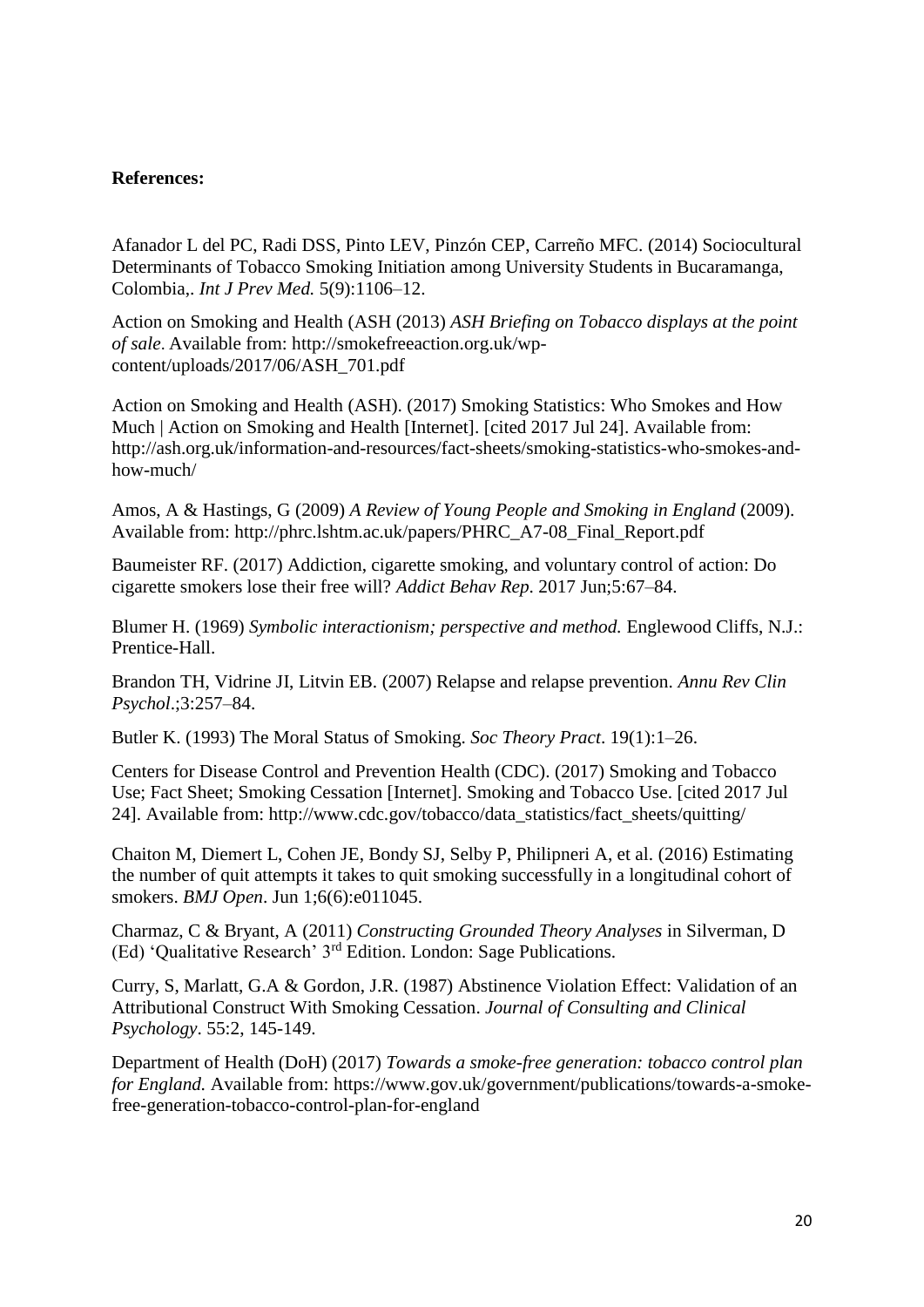DiClemente CC, Prochaska JO, Fairhurst SK, Velicer WF, Velasquez MM, Rossi JS. (1991) The process of smoking cessation: an analysis of precontemplation, contemplation, and preparation stages of change. *J Consult Clin Psychol.* 59(2):295–304.

EMCDDA (2017) *Models of addiction*. Available from: http://www.emcdda.europa.eu/publications/insights/models-addiction

Ferguson J, Bauld L, Chesterman J, Judge K. (2005) The English smoking treatment services: one-year outcomes. *Addiction*. 2005 Apr;100 Suppl 2:59–69.

Glaser B, Strauss A. (1967) *The discovery of grounded theory: strategies for qualitative research.* Chicago: Aldin Pub. Co.

Goffman E. (1986) *Stigma: Notes on the Management of Spoiled Identity*. New York: Touchstone books.

Heaton, J (2005). *Reworking Qualitative Data*. London: Sage Publications.

Hajek P, Stead LF, West R, Jarvis M, Hartmann-Boyce J, Lancaster T. (2013) Relapse prevention interventions for smoking cessation. *Cochrane Database Syst Rev*. Aug 20;(8):CD003999.

Hawkins J, Hollingworth W, Campbell R. (2010) Long-term smoking relapse: a study using the British household panel survey. *Nicotine Tob Res*12(12):1228–35.

Hertel AW, Mermelstein RJ. (2012) Smoker identity and smoking escalation among adolescents. *Health Psychol* 31(4):467–75.

Hughes J. (2003) Learning to Smoke: Tobacco Use in the West. University of Chicago Press

Hughes JR, Peters EN, Naud S. (2008) Relapse to Smoking After 1 Year of Abstinence: A Meta-analysis. *Addict Behav*. Dec;33(12):1516–20.

Irwin, S & Winterton, M (2011) Debates in Qualitative Secondary Analysis: Critical Reflections A Timescapes Working Paper. (Timescapes Working Paper Series No.4). Available from: http://forscenter.ch/wp-content/uploads/2013/11/wp4-march-2011.pdf

Kirchner TR, Shiffman S, Wileyto EP. (2012) Relapse dynamics during smoking cessation: recurrent abstinence violation effects and lapse-relapse progression. *J Abnorm Psychol*. 121(1):187–97.

Lawson T. (1997) Situated rationality. *J Econ Methodol*. 4(1):101–25.

Marlatt, G.A. & Donovan, D.M. (2007) *Relapse Prevention: Maintenance Strategies in the Treatment of Addictive Behaviors*. Second Edition. London: Guilford Press.

Maskrey, V., Blyth, A., Brown, T. J., Barton, G. R., Notley, C., Aveyard, P., Holland, R., Bachmann, M. O., Sutton, S., Leonardi-Bee, Jo., Brandon, T. H., and Song, F. (2015) Self-help educational booklets for the prevention of smoking relapse following smoking cessation treatment: a randomized controlled trial. Addiction, 110: 2006–2014. doi: [10.1111/add.13080.](http://dx.doi.org/10.1111/add.13080)

Notley C. (2016) Conceptualising smoking relapse as recovered social identity: Secondary analysis of UK qualitative data from a trial of smoking relapse prevention. (conference presentation at Society for Research on Nicotine and Tobacco (USA).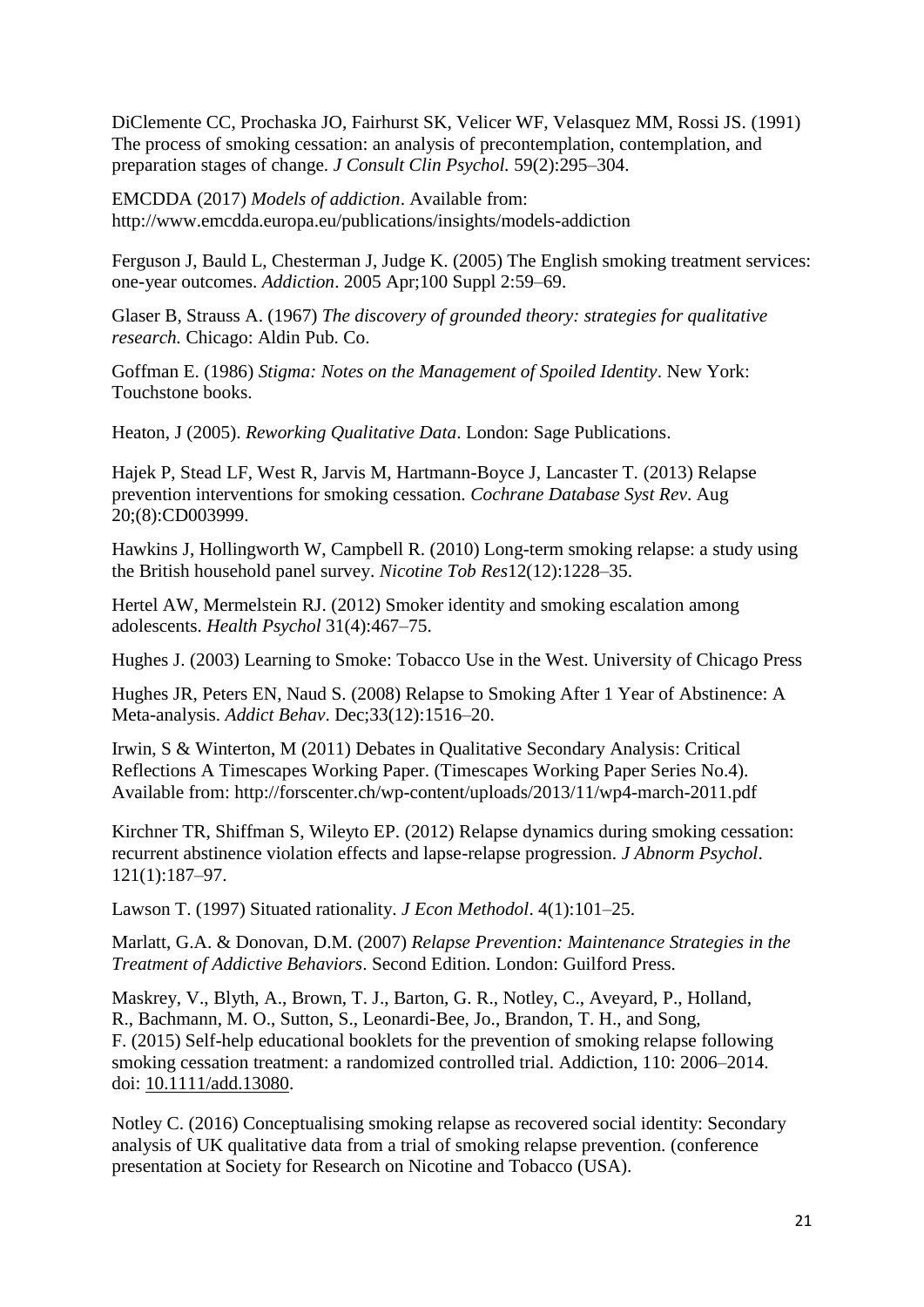Notley C, Blyth A, Maskrey V, Karavadra B, Brown T, Holland R, et al. (2017)) Self help materials for smoking relapse prevention: A process evaluation of the SHARPISH randomised controlled trial. *J Public Health* Available from: https://ueaeprints.uea.ac.uk/62154/

Peto R, Darby S, Deo H, Silcocks P, Whitley E, Doll R. (2000) Smoking, smoking cessation, and lung cancer in the UK since 1950: combination of national statistics with two casecontrol studies. *BMJ*. 321(7257):323–9.

Piasecki TM. (2006 )Relapse to smoking. *Clin Psychol Rev*. Mar;26(2):196–215.

Pirie K, Peto R, Reeves GK, Green J, Beral V, (2013) Million Women Study Collaborators. The 21st century hazards of smoking and benefits of stopping: a prospective study of one million women in the UK. *Lancet* Jan 12;381(9861):133–41.

Powell J, Dawkins L, West R, Powell J, Pickering A. (2010) Relapse to smoking during unaided cessation: clinical, cognitive and motivational predictors. *Psychopharmacology*  (Berl). 2010 212(4):537–49.

Prochaska JO, DiClemente CC. (1983) Stages and processes of self-change of smoking: toward an integrative model of change. *J Consult Clin Psychol.* 51(3):390–5.

Prochaska JO, DiClemente CC, Norcross JC. (1992) In search of how people change. Applications to addictive behaviors. *Am Psychol.* 47(9):1102–14.

[Schwartz,](https://www.amazon.com/s/ref=dp_byline_sr_book_1?ie=UTF8&text=Seth+J.+Schwartz&search-alias=books&field-author=Seth+J.+Schwartz&sort=relevancerank) S, Luckx, K & Vignoles, V.L (Eds) (2011) *Handbook of Identity Theory and Research*. New York: Springer.

Smoking Toolkit Study (STS) (2017) Latest Statistics - Smoking In England [Internet]. [cited 2017 Jul 24]. Available from: http://www.smokinginengland.info/latest-statistics/

Serpe, R & Stryker, S. (2011). The Symbolic Interactionist Perspective and Identity Theory. 10.1007/978-1-4419-7988-9\_10. In [Schwartz,](https://www.researchgate.net/publication/261707721_Bussey_K_2011_Gender_identity_development_In_SJ_Schwartz_Luyckx_K_Vignoles_V_L_Eds_Handbook_of_identity_theory_and_research_603-628_Springer_doi_101007978-1-4419-7988-9_25) S.J. Luyckx, K., & Vignoles, V. L. (Eds.) *Handbook of identity theory and research* 225-248. doi: [10.1007/978-1-4419-7988-9\\_25.](https://www.researchgate.net/publication/261707721_Bussey_K_2011_Gender_identity_development_In_SJ_Schwartz_Luyckx_K_Vignoles_V_L_Eds_Handbook_of_identity_theory_and_research_603-628_Springer_doi_101007978-1-4419-7988-9_25)

Shiffman S. (2005) Dynamic influences on smoking relapse process. *J Pers.* 2005 73(6):1715–48.

Shiffman S, Hickcox M, Paty JA, Gnys M, Kassel JD, Richards TJ.(1996) Progression from a smoking lapse to relapse: prediction from abstinence violation effects, nicotine dependence, and lapse characteristics. *J Consult Clin Psychol*. Oct;64(5):993–1002.

Shiffman S, Hickcox M, Paty JA, Gnys M, Kassel JD, Richards TJ. (1997) The Abstinence Violation Effect Following Smoking Lapses and Temptations. *Cogn Ther Res*. 21(5):497– 523.

Strong DR, Evatt DP, Greenberg BD, Leventhal AM, Haber S, Abrams D, et al. (2011) Positive Reactions to Tobacco Predict Relapse After Cessation. *J Abnorm Psychol*. Nov;120(4):999–1005.

*The Smoke Free Regulations* (2017) Available from: https://www.smokefreeengland.co.uk/thefacts/the-regulations/